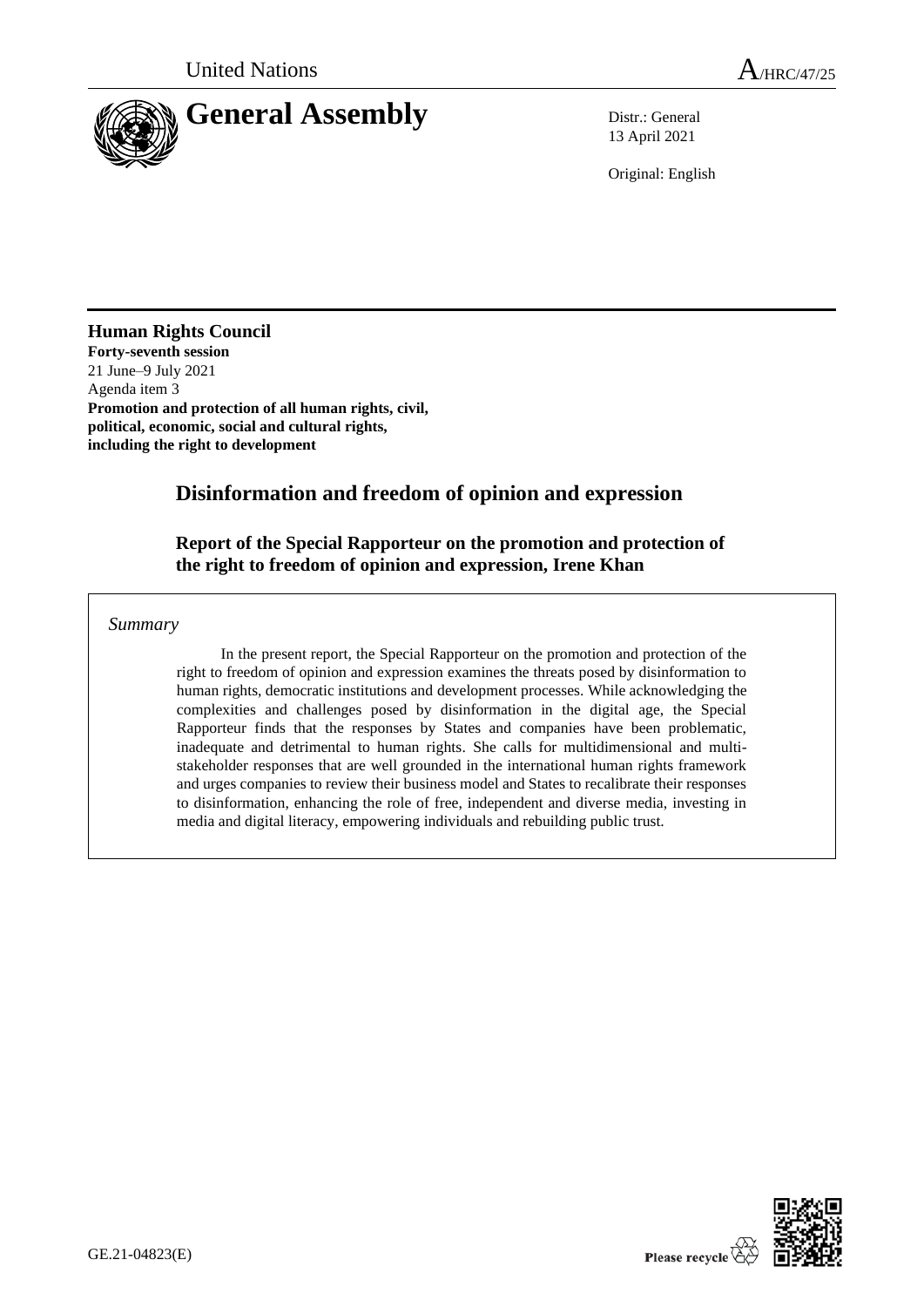# **I. Introduction**

1. More than 2,000 years ago, Octavian spun a vicious disinformation campaign to destroy his rival Mark Anthony and eventually become the first Roman emperor Augustus Caesar. Since those ancient times, information has been fabricated and manipulated to win wars, advance political ambitions, avenge grievances, hurt the vulnerable and make financial profit.

2. Disinformation is not a new phenomenon. What is new is that digital technology has enabled pathways for false or manipulated information to be created, disseminated and amplified by various actors for political, ideological or commercial motives at a scale, speed and reach never known before. Interacting with political, social and economic grievances in the real world, disinformation online can have serious consequences for democracy and human rights, as recent elections, the response to the coronavirus disease (COVID-19) pandemic and attacks on minority groups have shown. It is politically polarizing, hinders people from meaningfully exercising their human rights and destroys their trust in Governments and institutions.

3. Finding appropriate responses to disinformation is difficult, not least because the concept is undefined and open to abuse, and because the size and nature of the problem is contested in the absence of sufficient data and research. State responses have often been problematic and heavy handed and had a detrimental impact on human rights. Companies play a major role in spreading disinformation but their efforts to address the problem have been woefully inadequate.

4. At the core is a human rights challenge, aggravated by an information disorder. There is growing evidence that disinformation tends to thrive where human rights are constrained, where the public information regime is not robust and where media quality, diversity and independence is weak. Conversely, where freedom of opinion and expression is protected, civil society, journalists and others are able to challenge falsehoods and present alternative viewpoints. That makes international human rights a powerful and appropriate framework for addressing disinformation.

5. In the present report, the Special Rapporteur on the promotion and protection of the right to freedom of opinion and expression recognizes the complexity of disinformation and outlines the conceptual and contextual challenges it poses. She sets out the relevant international legal standards, analyses the responses of States and companies to the phenomenon and then proposes recommendations for multifaceted responses grounded in international human rights law, transparency and accountability and in the multi-stakeholder engagement of States, companies and civil society. Building on the ground-breaking work done by her predecessor on the human rights responsibilities of digital platforms, the current Special Rapporteur calls for a review of the business models of the platforms and a recalibration of State responses to disinformation.

6. In drafting the report, the Special Rapporteur has benefited from the submissions of 119 civil society organizations and academic entities, three international organizations, three Member States and three companies, as well as several online consultations with civil society organizations and meetings with Member States, social media companies and experts.

7. The report does not purport to be comprehensive in its content or recommendations. It does not, for example, cover the issue of disinformation campaigns directed by State or State-sponsored actors towards the population of other States, as that is a complex subject requiring more consultations and reflection than would have been possible within the timeline of the present report.

8. The purpose of the present report is to open a dialogue with interested stakeholders, including Member States, companies and civil society, and contribute to ongoing discussions in various forums with a view to further refining and pursuing the conclusions and recommendations.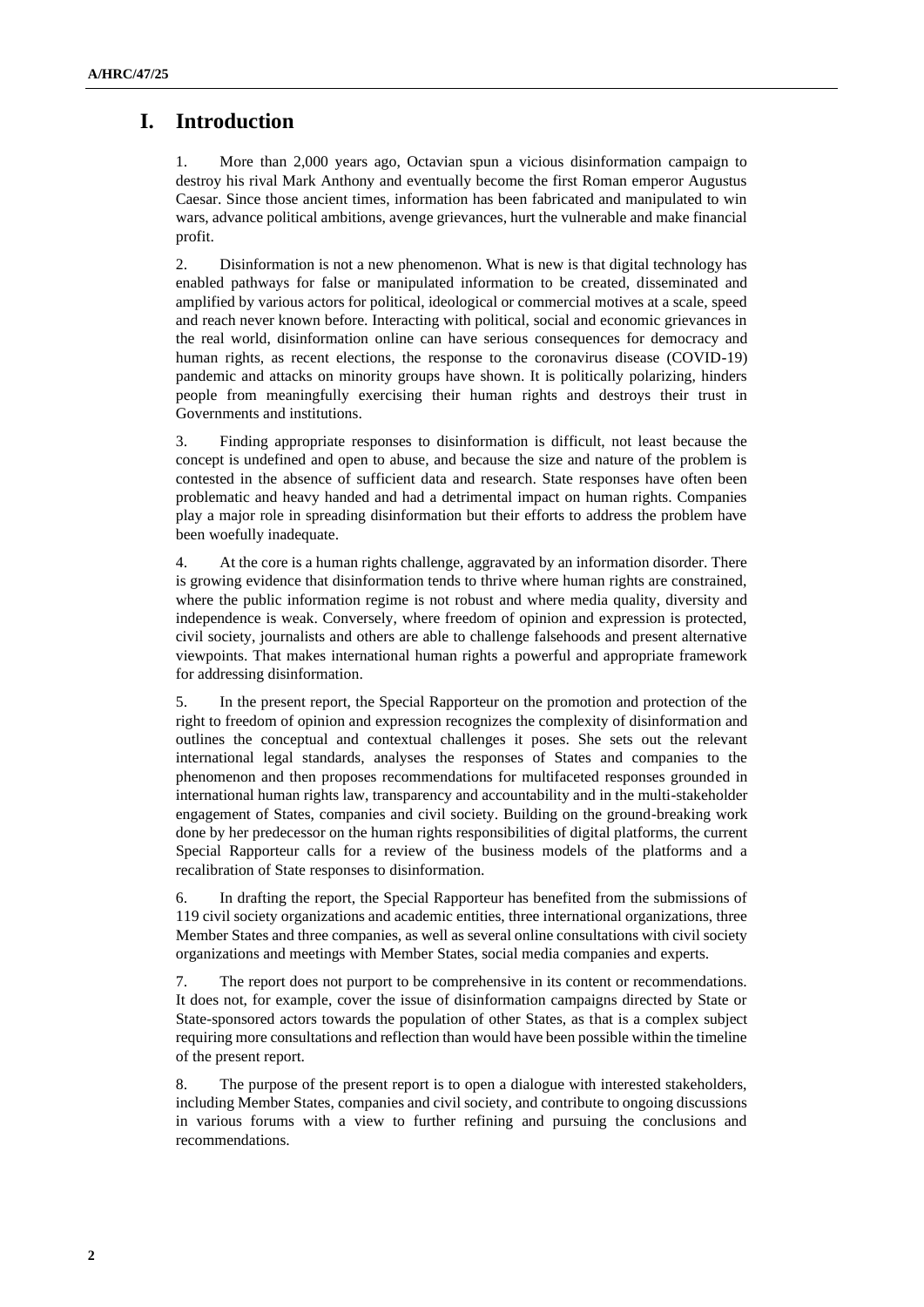# **II. Conceptual and contextual challenges**

# **A. Concept of disinformation**

9. There is no universally accepted definition of disinformation. While the lack of agreement makes a global response challenging, the lack of consensus underlines the complex, intrinsically political and contested nature of the concept.

10. Part of the problem lies in the impossibility of drawing clear lines between fact and falsehood and between the absence and presence of intent to cause harm. False information can be instrumentalized by actors with diametrically opposite objectives. Truthful information can be labelled as "fake news" and delegitimized. Opinions, beliefs, uncertain knowledge and other forms of expression like parody and satire do not easily fall into a binary analysis of truth and falsity. Furthermore, false content that is spread online with the intent to cause harm (disinformation) can be picked up and shared by innocent third parties with no such intent (misinformation), the innocent vector boosting dissemination and adding credibility to the malicious campaigner. Intentionally or not, the harm occurs. Some forms of disinformation can amount to incitement to hatred, discrimination and violence, which are prohibited under international law.

11. The European Commission has described disinformation as verifiably false or misleading information that, cumulatively, is created, presented and disseminated for economic gain or to intentionally deceive the public and that may cause public harm.<sup>1</sup> The Broadband Commission for Sustainable Development, on the other hand, has approached disinformation as false or misleading content with potential consequences, irrespective of the underlying intention or behaviours producing and circulating messages.<sup>2</sup> National laws and regulations dealing with disinformation cover a varied combination of false or misleading information, the intention to cause harm or not and the nature of the harm caused or intended. Disinformation is often described in broad, ill-defined terms not in line with international legal standards.

12. Academics have developed a taxonomy of an information disorder in which "disinformation" is described as false information that is knowingly shared with the intention to cause harm, "misinformation" as the unintentional dissemination of false information and "malinformation" as genuine information shared with the intention to cause harm.<sup>3</sup> By setting out a holistic and interconnected picture of the problem, the information disorder framework encourages a multidimensional, varied and contextualized approach to disinformation.

13. Some academics have framed the phenomenon of disinformation as "viral deception" consisting of three vectors: manipulative actors, deceptive behaviour and harmful content. 4 The focus is on online behaviour rather than on the veracity of content. Some large social media platforms, including Facebook, refer to these vectors to inform their policies on responding to coordinated inauthentic behaviour.

14. Ultimately, the lack of clarity and agreement on what constitutes disinformation, including the frequent and interchangeable use of the term misinformation, reduces the effectiveness of responses.<sup>5</sup> It also leads to approaches that endanger the right to freedom of opinion and expression. It is vital to clarify the concepts of disinformation and misinformation within the framework of international human rights law.

<sup>&</sup>lt;sup>1</sup> [European Commission, Code of Practice on Disinformation](https://ec.europa.eu/digital-single-market/en/code-practice-disinformation) (2018).

<sup>2</sup> Broadband Commission for Sustainable Development, *[Balancing Act: Countering Digital](https://www.broadbandcommission.org/Documents/working-groups/FoE_Disinfo_Report.pdf)  [Disinformation While Respecting Freedom of Expression](https://www.broadbandcommission.org/Documents/working-groups/FoE_Disinfo_Report.pdf)* (International Telecommunication Union and United Nations Educational, Scientific and Cultural Organization, September 2020), pp. 8, 18 and 25 ff.

<sup>3</sup> Claire Wardle and Hossein Derakhshan, *[Information Disorder: Toward an Interdisciplinary](https://edoc.coe.int/en/media/7495-information-disorder-toward-an-interdisciplinary-framework-for-research-and-policy-making.htm)  [Framework for Research and Policymaking](https://edoc.coe.int/en/media/7495-information-disorder-toward-an-interdisciplinary-framework-for-research-and-policy-making.htm)* (Council of Europe, 2017), p. 5.

<sup>4</sup> Camille François, ["Actors, behaviors, content: a disinformation ABC"](https://science.house.gov/imo/media/doc/Francois%20Addendum%20to%20Testimony%20-%20ABC_Framework_2019_Sept_2019.pdf) (Transatlantic Working Group, September 2019).

<sup>5</sup> Submission from the United Nations Educational, Scientific and Cultural Organization.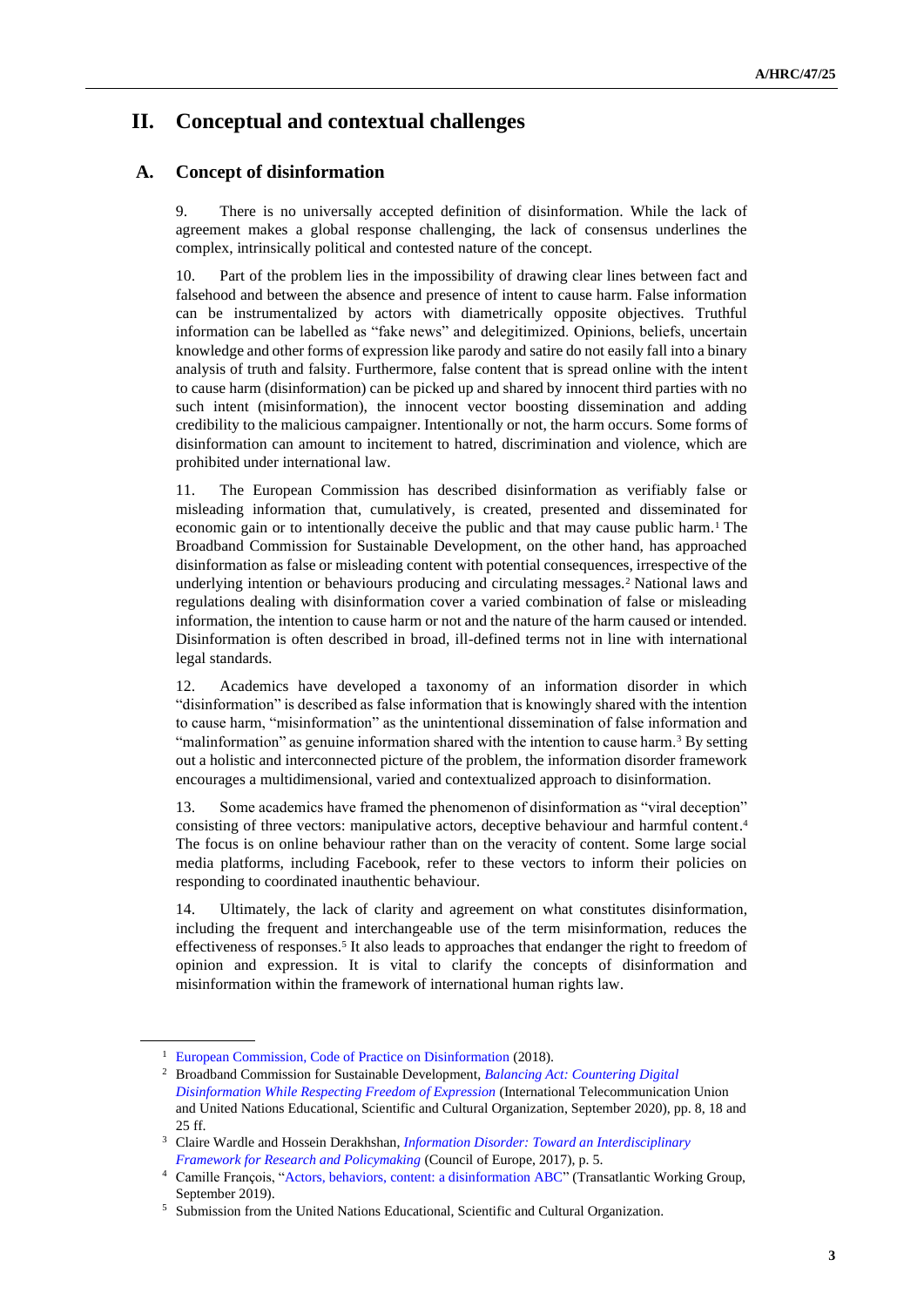15. For the purposes of the present report, disinformation is understood as false information that is disseminated intentionally to cause serious social harm and misinformation as the dissemination of false information unknowingly. The terms are not used interchangeably.

#### **B. Actors and vectors**

16. Disinformation spreads rapidly and widely through social media and messaging platforms, even in some of the most remote and fragile regions of the world,<sup>6</sup> although in overall terms it remains a small subset of all the information in circulation. <sup>7</sup> Digital technology has made it possible to share in new ways texts, images and videos, including "deep fakes" and "shallow fakes", that can give a distorted picture of reality. <sup>8</sup> False information is amplified by algorithms and business models that are designed to promote sensational content that keep users engaged on platforms. Disinformation thrives in an online environment that encourages amplification while reducing accessibility to plural and diverse sources of information.

17. The global disinformation system is a highly lucrative business that is driven by commercial motives and that is becoming increasingly professionalized.<sup>9</sup> Technology companies are also purportedly allowing spreaders of misinformation to monetize their content, for instance by allowing junk news websites disseminating COVID-19-related conspiracies to post advertisements on their platforms. <sup>10</sup> Essentially, disinformation is a modern way in the digital era of making money by purposefully spreading lies.<sup>11</sup>

18. The use of new technologies for the production of disinformation or divisive content is exploited, for multiple motives (political, ideological or commercial), by multiple actors, including States, political parties, politicians and other powerful individuals or businesses supported by troll armies or public relations companies.<sup>12</sup> The false messages of these instigators are often conveyed, unwittingly or not, by traditional media, <sup>13</sup> celebrities or ordinary users and their peer-to-peer and friend-to-friend networks in a complex mix of exchanges between the online and offline worlds.

19. Ideologically driven non-State actors, including extremist or terrorist groups, also frequently engage in the dissemination of false news and narratives as part of their propaganda to radicalize and recruit members.<sup>14</sup> The security dimensions and the excessive responses by States to them add to human rights concerns.<sup>15</sup>

20. Notwithstanding the above, the growth of disinformation in recent times cannot be attributed solely to technology or malicious actors. It needs to be understood in the context of other factors, including: a struggling legacy media sector, challenged by digital

<sup>6</sup> Submission from Fondation Hirondelle.

<sup>7</sup> Submissions from the Reuters Institute for the Study of Journalism (University of Oxford) and the Center for Social Media and Politics (New York University).

<sup>&</sup>lt;sup>8</sup> For a description of various methods of spreading disinformation, see, e.g., Kate Jones, "Online [disinformation and political discourse: applying a human rights framework"](https://www.chathamhouse.org/sites/default/files/2019-11-05-Online-Disinformation-Human-Rights.pdf), Chatham House Research Paper (November 2019), pp. 11–12.

<sup>9</sup> Samantha Bradshaw, Hannah Bailey and Philip N. Howard, ["Industrialized disinformation: 2020](https://demtech.oii.ox.ac.uk/wp-content/uploads/sites/127/2021/01/CyberTroop-Report-2020-v.2.pdf)  [global inventory of organized social media manipulation"](https://demtech.oii.ox.ac.uk/wp-content/uploads/sites/127/2021/01/CyberTroop-Report-2020-v.2.pdf). (Computational Propaganda Project, University of Oxford, 2021), p. 21.

<sup>10</sup> See, e.g., United Kingdom of Great Britain and Northern Ireland, Parliament, ["](https://publications.parliament.uk/pa/cm5801/cmselect/cmcumeds/234/23405.htm#_idTextAnchor020)*[Misinformation in the](https://publications.parliament.uk/pa/cm5801/cmselect/cmcumeds/234/23405.htm#_idTextAnchor020)  [COVID-19 Infodemic](https://publications.parliament.uk/pa/cm5801/cmselect/cmcumeds/234/23405.htm#_idTextAnchor020)*" (20 July 2020).

<sup>&</sup>lt;sup>11</sup> Submission from Edith Cowan University.

<sup>12</sup> See, e.g., Dhanaraj Thakur and DeVan L. Hankerson, ["Facts and their discontents: a research agenda](https://cdt.org/insights/facts-and-their-discontents-a-research-agenda-for-online-disinformation-race-and-gender/)  [for online disinformation, race and gender"](https://cdt.org/insights/facts-and-their-discontents-a-research-agenda-for-online-disinformation-race-and-gender/) (Center for Democracy and Technology, February 2021). See also the submission from PEN America.

<sup>&</sup>lt;sup>13</sup> Media Matters for Democracy, "Disorder in the newsroom: the media's perceptions and response to the infodemic" (December 2020).

<sup>14</sup> See, e.g., United Nations Interregional Crime and Justice Research Institute, ["Stop the virus of](http://unicri.it/sites/default/files/2021-01/misuse_sm_0.pdf)  [disinformation: the risk of malicious use of social media during COVID-19 and the technology](http://unicri.it/sites/default/files/2021-01/misuse_sm_0.pdf)  [options to fight it"](http://unicri.it/sites/default/files/2021-01/misuse_sm_0.pdf) (November 2020), pp. 15–17.

<sup>&</sup>lt;sup>15</sup> Submission from Stanford University.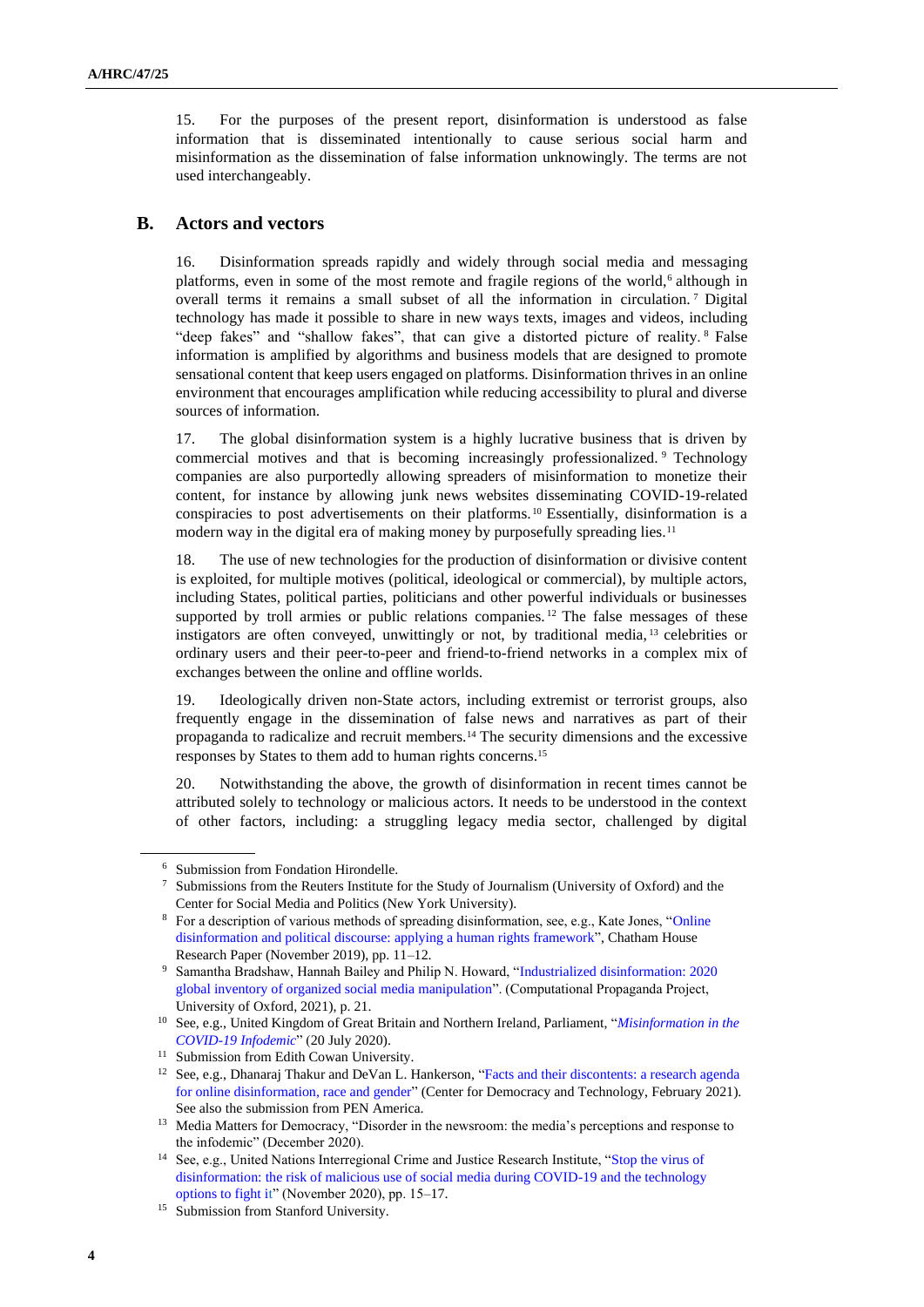transformation and competition from online platforms and threatened by State pressure in some parts of the world; the absence of robust public information regimes; low levels of digital and media literacy among the general public; and the frustrations and grievances of a growing number of people, fuelled by decades of economic deprivation, market failures, political disenfranchisement and social inequalities, which make some individuals more susceptible to manipulation.<sup>16</sup>

21. Disinformation is not the cause but the consequence of societal crises and the breakdown of public trust in institutions. Strategies to address disinformation are unlikely to succeed without more attention being paid to these underlying factors.

### **C. Targets and victims**

22. Although empirical research suggests that only a small proportion of people are exposed to disinformation,<sup>17</sup> the impacts on institutions, communities and individuals are real, broad and legitimate. Over 100 submissions received by the Special Rapporteur for the present report contain many concrete examples.<sup>18</sup> They suggest that much of the targeting is politically motivated against institutions and individuals in vulnerable situations and affects a wide range of human rights, including economic, social, cultural, civil and political rights.

23. There is clear evidence that robust public information regimes and independent journalism are strong antidotes to disinformation. Therefore, it is doubly disturbing that smear campaigns against journalists have become more pernicious on social media networks. Some political leaders have labelled the media as "the enemy of the people"<sup>19</sup> or financed entire "fake news industries" that drown out their reporting.<sup>20</sup> Such attacks both erode public trust in journalism and make journalists more fearful about doing their job.<sup>21</sup> According to one report, at least 34 journalists were jailed on charges of "fake news" in 2020, compared to only 1 in 2012.<sup>22</sup> Disinformation poses a threat not only to the safety of journalists but also to the media ecosystem in which they operate, $2<sup>3</sup>$  forcing the legacy media to divert precious resources from reporting to dispelling and debunking lies.

24. Disinformation has been used in several countries in highly visible ways to undermine the right to free and fair elections.<sup>24</sup> As an example, racially targeted disinformation campaigns were used to suppress votes from communities of colour in the three most recent major elections in the United States of America.<sup>25</sup> During the 2020 presidential election, then President Donald Trump and his surrogates repeatedly sought to erode confidence in the postal voting system and made baseless claims about election fraud on social media.<sup>26</sup> The detrimental impact of politically motivated disinformation has been felt on democratic institutions in many other countries too, chilling free speech, reducing the level of trust in the public sphere as a space for democratic deliberation, amplifying anti-democratic narratives, driving polarization and promoting authoritarian and populist agendas.<sup>27</sup>

<sup>&</sup>lt;sup>16</sup> Submissions from Article 19: International Centre against Censorship and the Internet Governance Project.

<sup>&</sup>lt;sup>17</sup> Submissions from the Center for Social Media and Politics and the Reuters Institute for the Study of Journalism.

<sup>18</sup> These submissions will be made available at [www.ohchr.org/EN/Issues/FreedomOpinion/Pages/Report-on-disinformation.aspx.](http://www.ohchr.org/EN/Issues/FreedomOpinion/Pages/Report-on-disinformation.aspx)

<sup>&</sup>lt;sup>19</sup> Committee to Protect Journalists, "The Trump Administration and the media: attacks on press credibility endanger US democracy and global press freedom" (April 2020).

<sup>&</sup>lt;sup>20</sup> European Parliament, "Disinformation and propaganda: impact on the functioning of the rule of law [in the EU and its Member States"](https://www.europarl.europa.eu/RegData/etudes/STUD/2019/608864/IPOL_STU(2019)608864_EN.pdf) (2019).

<sup>21</sup> Media Matters for Democracy, "Disorder in the newsroom".

<sup>&</sup>lt;sup>22</sup> Submission from the Committee to Protect Journalists.

<sup>23</sup> Ibid.

<sup>&</sup>lt;sup>24</sup> Submissions from the Center for Democracy and Technology and PEN America.

<sup>&</sup>lt;sup>25</sup> Young Mie Kim, "Voter suppression has gone digital", Brennan Center for Justice, 20 November 2018.

<sup>&</sup>lt;sup>26</sup> Submission from the International Center for Not-for-Profit Law.

<sup>&</sup>lt;sup>27</sup> See, e.g., submissions from the Association for Progressive Communications and Global Partners Digital.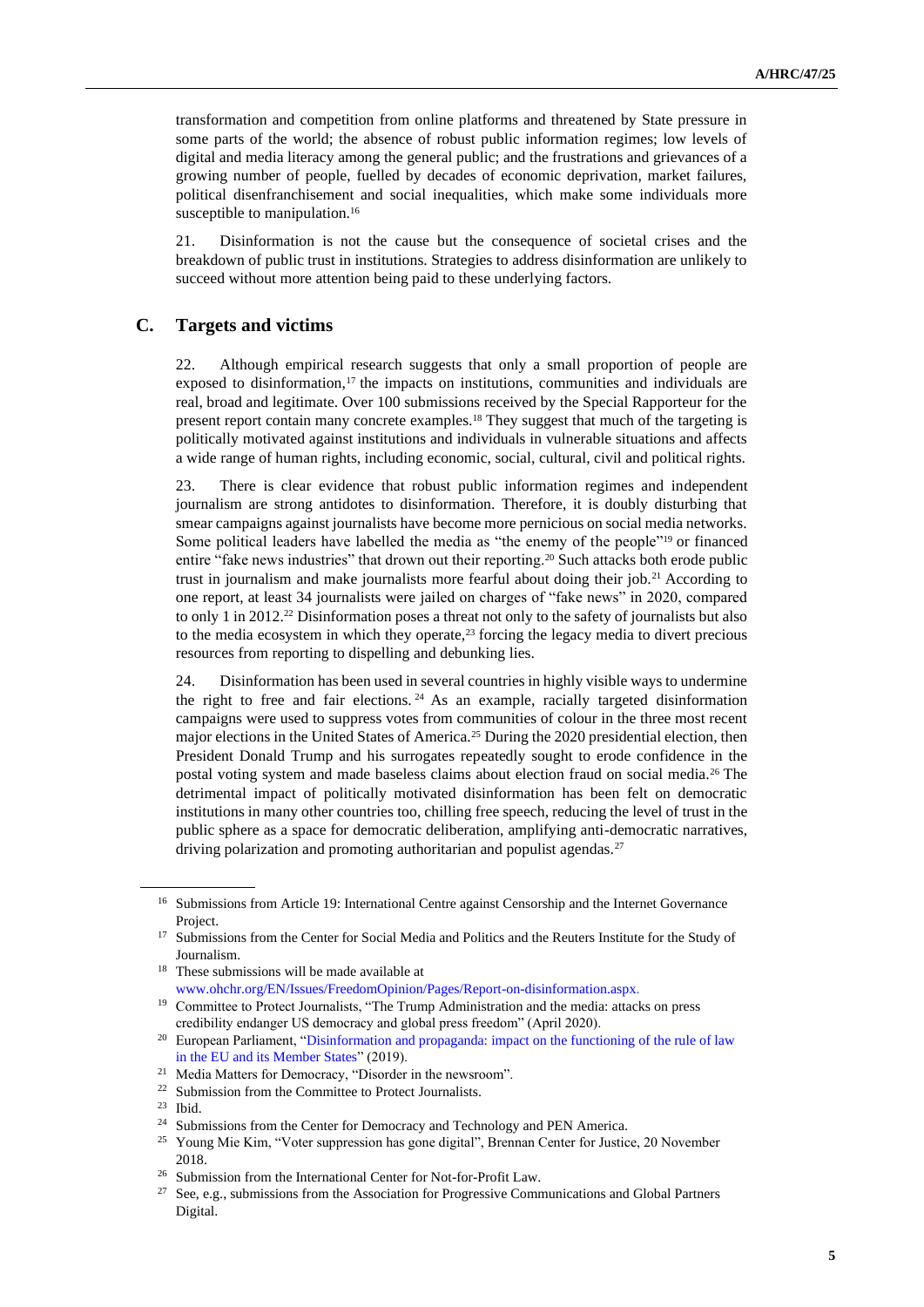25. Over the past year, the spread of disinformation and misinformation by non-State sources has posed significant challenges to the right to health and responses to the COVID-19 pandemic against a background of efforts by some Governments to withhold or falsify information.<sup>28</sup> As in the case of global health, in respect of climate change too scientific information has been discredited and environmental activists have been attacked through well-organized online disinformation campaigns.

26. Ideological and identity-based disinformation has fomented discrimination and hatred against minorities, migrants and other marginalized communities, <sup>29</sup> generating ethnic or religious tensions <sup>30</sup> that have culminated, at times, in violence offline, as happened in Ethiopia<sup>31</sup> and Myanmar.<sup>32</sup> Civil society organizations are calling for more research to be carried out to understand the full measure of disinformation on vulnerable and minority communities.<sup>33</sup>

27. Online gendered disinformation campaigns are increasingly being used to deter women from participating in the public sphere, mixing "old ingrained sexist attitudes with the anonymity and reach of social media in an effort to destroy women's reputations and push them out of public life".<sup>34</sup> Women journalists, politicians and gender equity advocates who speak out on feminist issues are particularly targeted. <sup>35</sup> There is also significant disinformation around the issue of sexual and reproductive health.<sup>36</sup>

28. Human rights defenders and civil society organizations, especially those representing marginalized and discriminated groups, are harshly attacked and subjected to verbal abuse and vilification by online disinformation campaigns.<sup>37</sup>

29. The negative impact of disinformation is undeniable and must be addressed. International human rights law provides a powerful antidote and a framework for formulating responses.

# **III. Applicable international legal framework**

30. The Human Rights Council has affirmed that responses to the spread of disinformation and misinformation must be grounded in international human rights law, including the principles of lawfulness, legitimacy, necessity and proportionality. <sup>38</sup> While disinformation affects a wide range of human rights, the present report focuses on the freedom of opinion and expression in the light of the particular value that this right brings to efforts to counter disinformation.

31. Article 19 of the Universal Declaration of Human Rights and article 19 of the International Covenant on Civil and Political Rights guarantee the right to hold opinions without interference and to seek, receive and impart information and ideas of all kinds, regardless of frontiers and through any media. While freedom of opinion is absolute, freedom of expression may be restricted under certain circumstances. The State has a duty to refrain from interfering with that right and also an obligation to ensure that others, including businesses, do not interfere with it.

<sup>28</sup> A/HRC/44/49, paras. 45–47.

<sup>29</sup> A/HRC/46/57.

<sup>&</sup>lt;sup>30</sup> Submission from the Ahmadiyya Muslim Lawyers Association.

<sup>31</sup> Se[e www.ohchr.org/EN/NewsEvents/Pages/DisplayNews.aspx?NewsID=26483&LangID=E.](http://www.ohchr.org/EN/NewsEvents/Pages/DisplayNews.aspx?NewsID=26483&LangID=E)

<sup>32</sup> Se[e www.ohchr.org/en/NewsEvents/Pages/DisplayNews.aspx?NewsID=26808&LangID=E.](http://www.ohchr.org/en/NewsEvents/Pages/DisplayNews.aspx?NewsID=26808&LangID=E)

<sup>&</sup>lt;sup>33</sup> See submissions from Access Now and the Center for Democracy and Technology.

<sup>34</sup> Nina Jankowicz, "How disinformation became a new threat to women", *Coda Story*, 11 December 2017.

<sup>&</sup>lt;sup>35</sup> Submission from Media Matters for Democracy. See also the case of Maria Ressa, mentioned in AL [PHL 12/2018.](https://spcommreports.ohchr.org/TMResultsBase/DownLoadPublicCommunicationFile?gId=24232)

<sup>&</sup>lt;sup>36</sup> Submission from MSI Reproductive Choices.

<sup>&</sup>lt;sup>37</sup> Submission from Digital Rights Foundation.

<sup>38</sup> Resolution 44/12.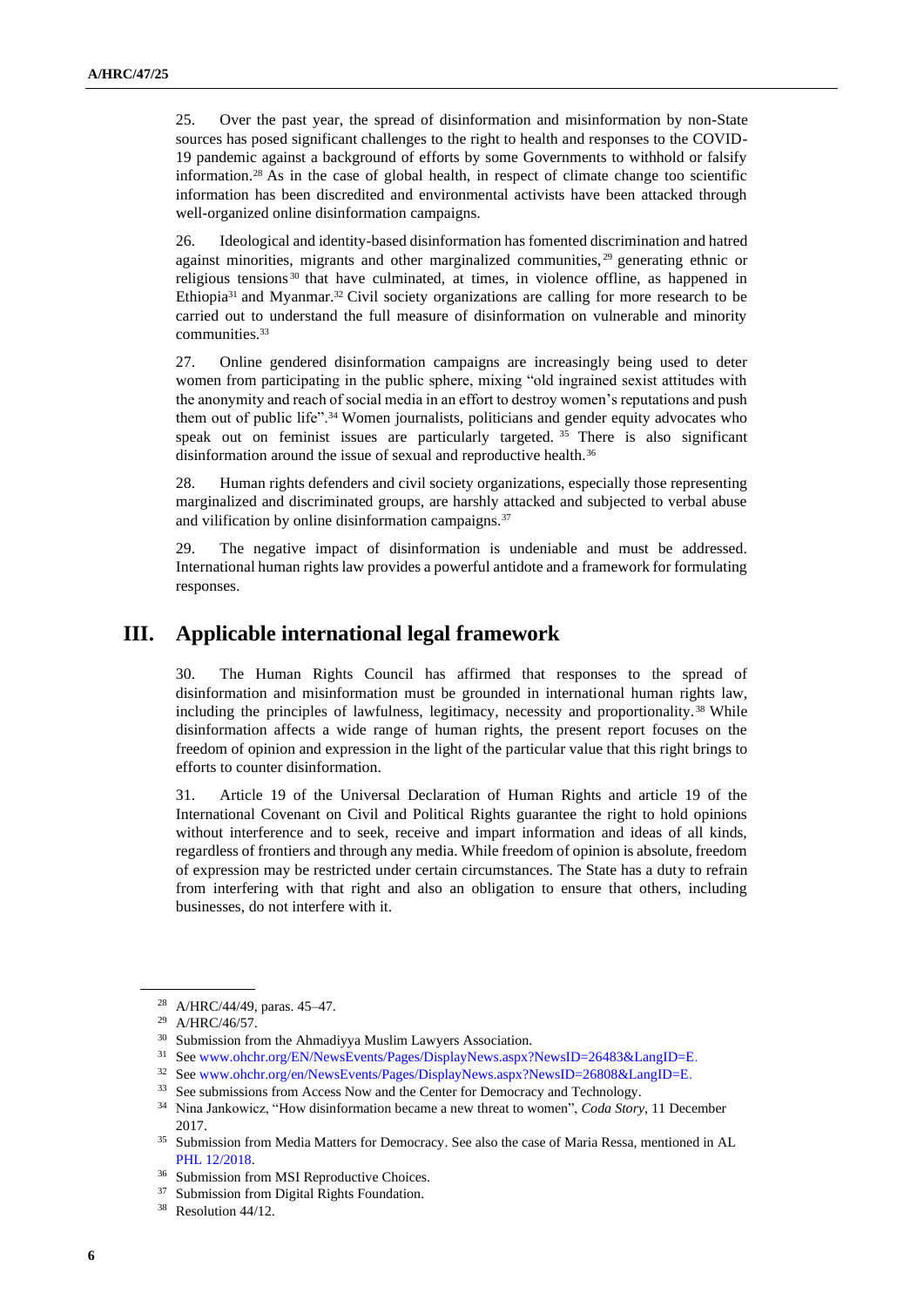32. The previous mandate holder has urged digital technology companies to apply international human rights standards in their business practices. <sup>39</sup> The exhortations have gained added urgency in the context of disinformation and misinformation.

#### **A. Freedom of opinion**

33. The right to freedom of opinion comprises two dimensions: an internal dimension closely connected to the right to privacy and freedom of thought and an external dimension related to freedom of expression. While the latter aspect is discussed frequently, the former has begun only recently to gain attention as a result of greater awareness and understanding of the manipulative techniques used by social platforms, State actors and others online to influence individuals in ways that could infringe their freedom of opinion.<sup>40</sup>

34. Article 19 of the Universal Declaration of Human Rights and of the International Covenant on Civil and Political Rights protects the right to hold opinions without interference. The right is absolute and permits no exception or restriction. Notwithstanding the absolute and broad nature of this right, in reality human beings are influenced constantly in their thought and opinion by others, and "the freedom to be subject to a wide range of influences is itself a dimension of our autonomy".<sup>41</sup> Therefore, in determining whether and how disinformation online might infringe freedom of opinion, the critical issue is the knowledge and consent of the rights holder.

35. The right to form one's opinion and to develop it by way of reasoning is an essential element of freedom of opinion. It is well established that the freedom of opinion includes the right not to express an opinion, as well as the right to change one's opinion whenever or for whatever reason a person so freely chooses.<sup>42</sup> In other words, involuntary disclosure is prohibited and mental autonomy is affirmed. Any effort to coerce the holding or not holding of any opinion is prohibited.

36. Punishment, harassment, intimidation and stigmatization for holding an opinion, including coercive, involuntary or non-consensual manipulation of the thinking process to develop an opinion, are violations of the right to opinion.<sup>43</sup> Coercive or manipulative action has been understood to include indoctrination, "brainwashing", influencing "the conscious or subconscious mind with psychoactive drugs or other means of manipulation".<sup>44</sup> The digital equivalent would be techniques that allow State and non-State actors to access and influence the thoughts and opinions of people without their knowledge or consent, such as content curation through powerful platform recommendations or microtargeting. Such techniques play a significant role in spreading disinformation and, as involuntary or non-consensual manipulation of thinking processes, contravene the right to freedom of opinion.<sup>45</sup>

<sup>39</sup> A/HRC/38/35, paras. 9–12; and A/74/486, paras. 40–55.

<sup>40</sup> Evelyn Aswad, "Losing the freedom to be human", *Columbia Human Rights Law Review*, vol. 52 (2020); Susie Alegre, "Rethinking freedom of thought for the 21st Century", *European Human Rights Law Review* (2017); and Kate Jones, "Protecting political discourse from online manipulation: the international human rights law framework", *European Human Rights Law Review* (2021).

<sup>&</sup>lt;sup>41</sup> Kate Jones, ["Online disinformation and political discourse: applying a human rights framework"](https://www.chathamhouse.org/sites/default/files/2019-11-05-Online-Disinformation-Human-Rights.pdf), p. 33.

<sup>42</sup> Human Rights Committee, general comment No. 34 (2011), para. 9.

<sup>&</sup>lt;sup>43</sup> "Deliberate efforts to influence through non-consensual means violate this right when they rise to the level of either overwhelming mental autonomy or manipulating one's reasoning." See Evelyn Aswad, "Losing the freedom to be human", p. 329.

<sup>44</sup> Manfred Novak, *UN Covenant on Civil and Political Rights: CCPR Commentary*, 2nd ed. (Kehl am Rhein, N.P. Engel, 2005).

<sup>45</sup> Evelyn Aswad, "Losing the freedom to be human"*.* See also a similar commentary on article 9 of the Convention for the Protection of Human Rights and Fundamental Freedoms (European Convention on Human Rights) by Susie Alegre, "Rethinking freedom of thought for the 21st Century"*.*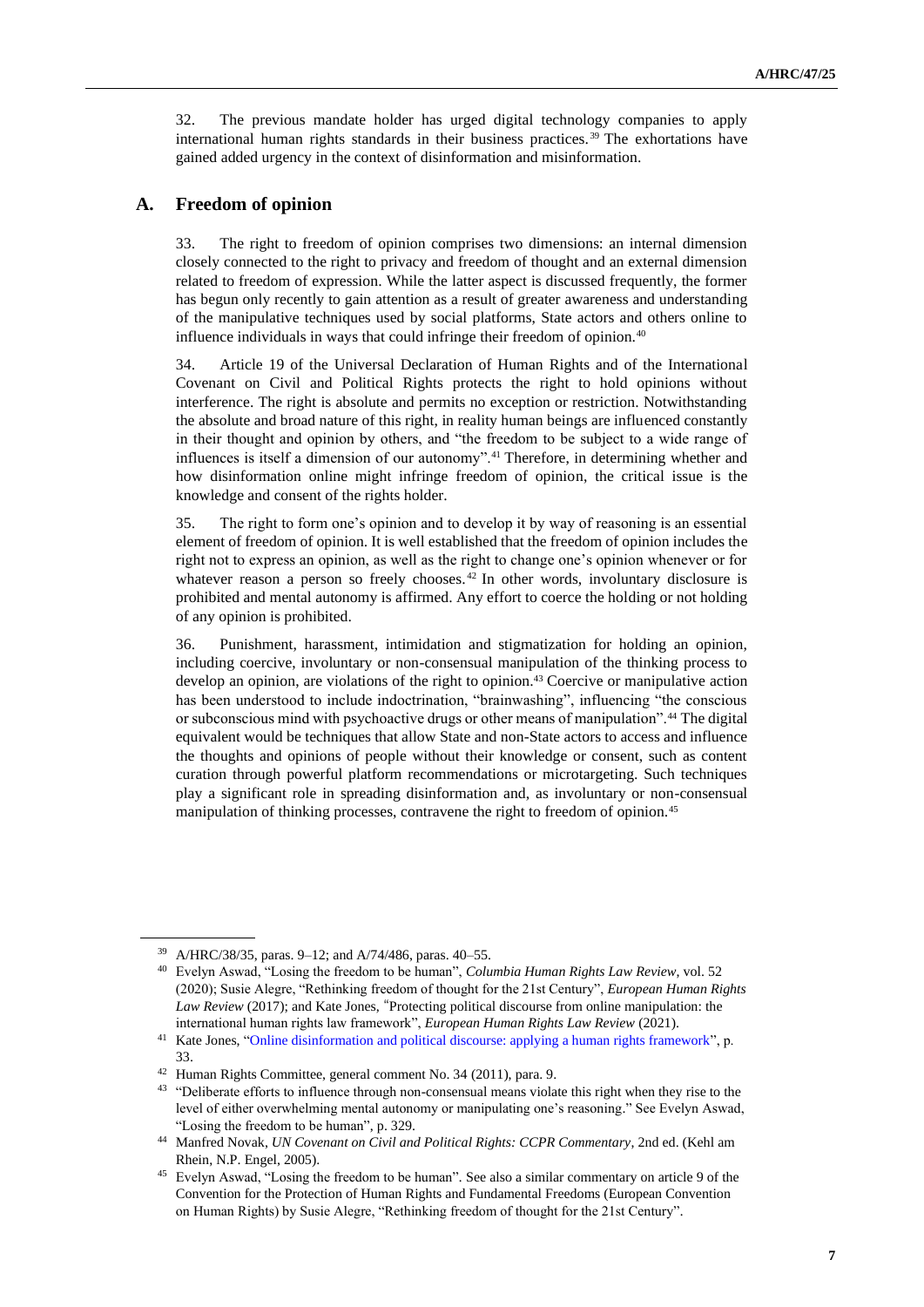### **B. Freedom of expression**

37. The right to freedom of expression is broad and inclusive, and encapsulates the freedom to seek, receive and impart information and ideas of all kinds, regardless of frontiers and through any media, offline or online.<sup>46</sup>

38. In the context of disinformation, two points are worth noting. Firstly, the right to freedom of expression applies to all kinds of information and ideas, including those that may shock, offend or disturb,<sup>47</sup> and irrespective of the truth or falsehood of the content.<sup>48</sup> Under international human rights law, people have the right to express ill-founded opinions and statements or indulge in parody or satire if they so wish. <sup>49</sup> Secondly, the free flow of information is a critical element of freedom of expression and places a positive obligation on States to proactively put information of public interest in the public domain, and promote plural and diverse sources of information, including media freedom. It can be a valuable tool for countering disinformation.

39. Freedom of expression may be restricted only in accordance with article 19 (3) of the International Covenant on Civil and Political Rights, which requires all restrictions to be provided by law and to be necessary for the legitimate aim of respecting the rights and reputations of others and for protecting national security, public order or public health or morals. In the light of the fundamental importance of this right to the enjoyment of all other human rights, the restrictions must be exceptional and narrowly construed.

40. The principle of legality requires the scope, meaning and effect of the law to be sufficiently clear, precise and public. Vague laws that confer excessive discretion can lead to arbitrary decision-making and are incompatible with article 19 (3) of the Covenant. Any limitation of disinformation must establish a close and concrete connection to the protection of one of the legitimate aims stated in article 19 (3). The prohibition of false information is not in itself a legitimate aim under international human rights law.

41. The directness of the causal relationship between the speech and the harm, and the severity and immediacy of the harm, are key considerations in assessing whether the restriction is necessary. The principle of necessity requires the restriction to be appropriate and proportionate to achieve the legitimate aim, using the least restrictive means to protect it. Criminal sanctions constitute serious interference with the freedom of expression and are disproportionate responses in all but the most egregious cases.

42. Given the fundamental importance of freedom of expression to democracy and the enjoyment of all other human rights and freedoms, international human rights law affords particularly strong protection to expressions on matters of public interest, including criticism of Governments and political leaders and speech by politicians and other public figures, and to media freedom.<sup>50</sup> This does not mean that disinformation in the context of political speech can never be restricted, but that any such restriction requires a high threshold of legality, legitimacy, necessity and proportionality. For instance, electoral laws may justifiably forbid the propagation of falsehoods relating to electoral integrity, but such a restriction must be narrowly construed, time-limited and tailored so as to avoid limiting political debate.

43. Disinformation is often used to foment hatred and violence. Article 20 (2) of the International Covenant on Civil and Political Rights provides that any advocacy of national,

<sup>46</sup> Human Rights Committee, general comment No. 34 (2011), para. 12, and Human Rights Council resolution 20/8.

<sup>47</sup> Human Rights Committee, general comment No. 34 (2011), para. 11. See also European Court of Human Rights, *Handyside v. the United Kingdom*, application No. [5493/72,](https://hudoc.echr.coe.int/eng#{%22appno%22:[%225493/72%22]}) judgment, 7 December 1976, para. 49.

<sup>48</sup> Human Rights Committee, general comment No. 34 (2011), paras. 47 and 49. See also European Court of Human Rights, *Salov v. Ukraine*, application No. 65518/01, judgment, 6 September 2005, para. 113: "Article 10 of the [European] Convention [on Human Rights, on freedom of expression] does not prohibit discussion or dissemination of information received even if it is strongly suspected that this information might not be truthful."

<sup>&</sup>lt;sup>49</sup> False statements can be restricted only if they also meet the restrictions and criteria set out in article 19 (3) of the International Covenant on Civil and Political Rights.

<sup>50</sup> Human Rights Committee, general comment No. 34 (2011), para. 38.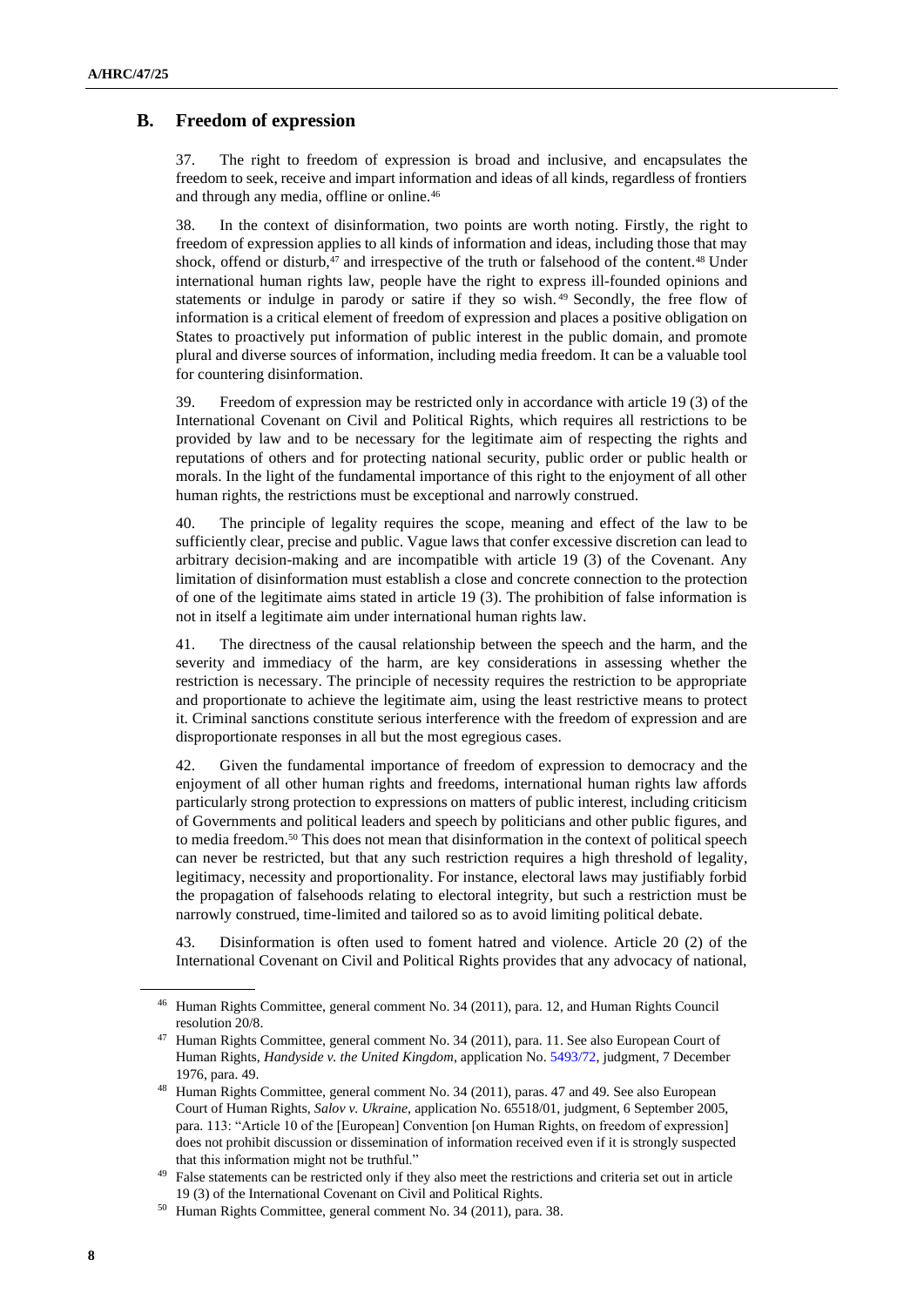racial or religious hatred that constitutes incitement to discrimination, hostility or violence is to be prohibited by law. It does not call for criminalization, nor does it make any reference to untruthful information. The Rabat Plan of Action on the prohibition of advocacy of national, racial or religious hatred that constitutes incitement to discrimination, hostility or violence is an authoritative road map for interpreting article 20 (2) and sets out six factors to determine the severity necessary to criminalize incitement: context; status of the speaker; intent; content and form of speech; reach of the speech; and likelihood of risk. It may in certain situations provide a relevant framework for addressing disinformation.<sup>51</sup>

44. Hate speech relating to racial or ethnic origin is prohibited under article 4 of the International Convention on the Elimination of All Forms of Racial Discrimination. The Human Rights Committee and the Committee on the Elimination of Racial Discrimination have both clarified that the prohibitions must be justified in strict conformity with article 19 of the International Covenant on Civil and Political Rights and that criminalization should be reserved only for the most serious cases.

45. The Joint Declaration on Freedom of Expression and "Fake News", Disinformation and Propaganda sets out key principles drawn from international human rights law to guide States, companies and others.<sup>52</sup>

# **IV. State responses to disinformation: key concerns**

46. State responses to disinformation can take various forms, ranging from measures to disrupt the Internet and legislation to censor, punish or restrict dissemination to the regulation of social media platforms. At one end of the spectrum, some States sponsor disinformation while ostensibly seeking to suppress it; on the opposite (and positive) end of the spectrum, States promote various measures to encourage the free flow of information, enhance media diversity and support media information and digital literacy as means of countering disinformation.

#### **A. State-sponsored disinformation**

47. State-sponsored disinformation can emanate from State institutions directly or from proxies targeting audiences within the State's own territory or abroad for political and strategic aims.<sup>53</sup> In the digital age, new techniques have significantly expanded the scale, speed and spread of such operations. When combined with the power, means and reach of a State, their impact can be devastating for human rights. Where States systematically and simultaneously suppress other sources while promoting their own false narratives, they are denying individuals the right to seek and receive information under article 19 (2) of the International Covenant on Civil and Political Rights.<sup>54</sup>

48. A notorious example of State-led disinformation involved the "Tatmadaw true news information team" in Myanmar, which posted online doctored and mislabelled photographs relating to the Rohingya crisis. In August 2018, Facebook blocked the accounts of the "team" for spreading hate speech.<sup>55</sup> Another example is the online practice of "red tagging" used by State agents in the Philippines to falsely brand activists, journalists and political opponents

<sup>51</sup> A/HRC/22/17/Add.4, annex, appendix.

<sup>52</sup> Se[e www.osce.org/files/f/documents/6/8/302796.pdf.](http://www.osce.org/files/f/documents/6/8/302796.pdf) The Joint Declaration was adopted on 3 March 2017 by the Special Rapporteur on the promotion and protection of the right to freedom of opinion and expression of the United Nations, the Representative on Freedom of the Media of the Organization for Security and Cooperation in Europe, the Special Rapporteur for Freedom of Expression of the Organization of American States and the Special Rapporteur on Freedom of Expression and Access to Information of the African Commission on Human and Peoples' Rights.

<sup>53</sup> The present report does not cover attempts by States to spread disinformation outside their borders.

<sup>54</sup> Mark Milanovic and Michael N. Schmitt, "Cyber attacks and cyber (mis)information operations during a pandemic", *Journal of National Security Law and Policy*, vol. 11 (2020).

<sup>55</sup> Se[e https://about.fb.com/news/2018/08/removing-myanmar-officials/.](https://about.fb.com/news/2018/08/removing-myanmar-officials/)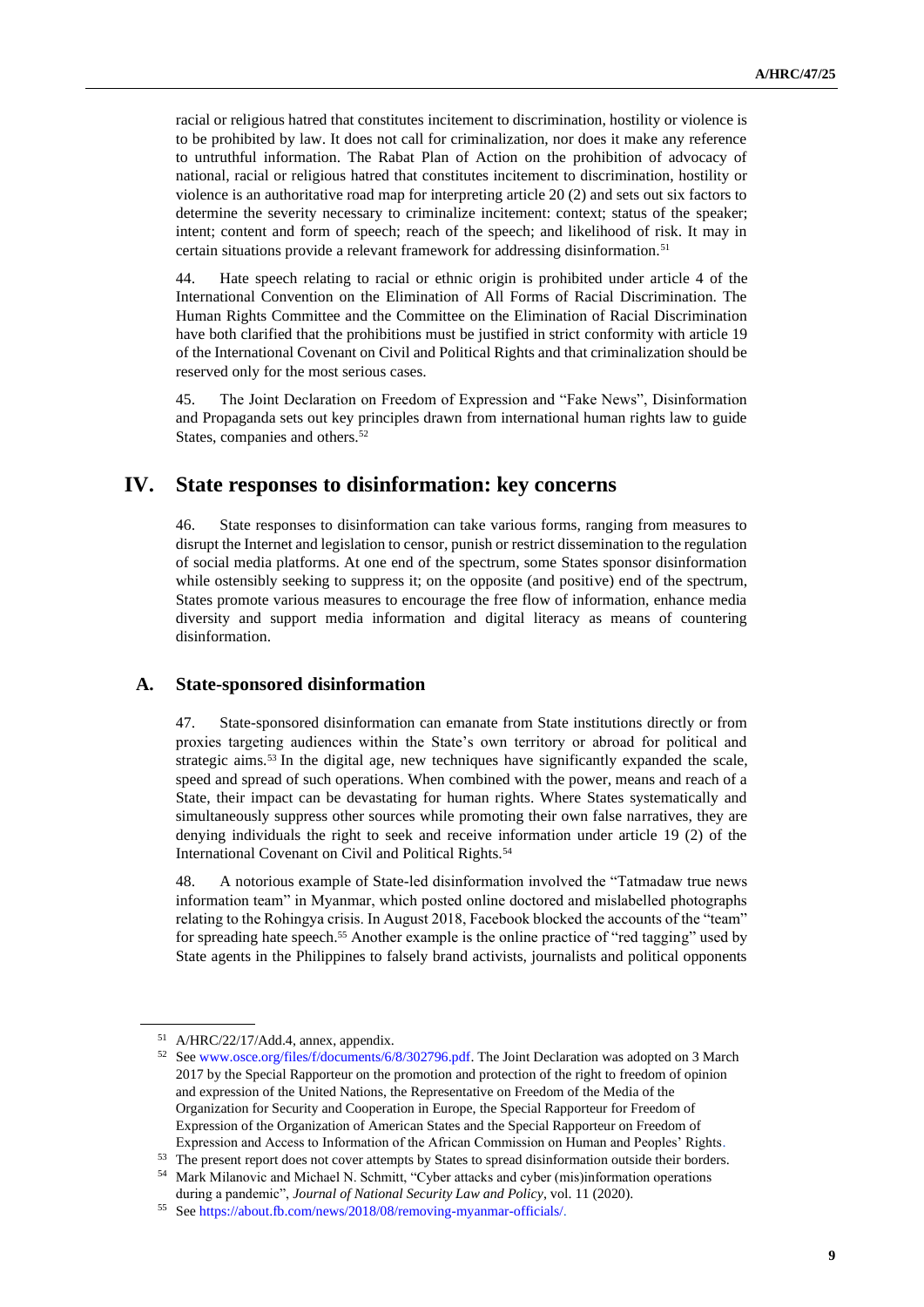as leftists, communists, terrorists or subversives, thereby increasing the risk of them being arrested, attacked or killed.<sup>56</sup>

49. In recent years, in a number of countries, State-led disinformation campaigns have sought to influence elections and other political processes, control the narrative of public debates or curb protests against and criticisms of Governments. In the context of the COVID-19 pandemic, there have been various instances of State actors disseminating unverified claims about the origins of the virus responsible for COVID-19, denying the spread of the disease or providing false information on infection rates, fatality figures and health-care advice. Such disinformation has been detrimental to efforts to control the pandemic, endangering the rights to health and life, as well as people's trust in public information and State institutions.<sup>57</sup>

#### **B. Internet shutdowns**

50. During the past two years, the Internet has been shut down just before or during elections in several countries, including Belarus,<sup>58</sup> the Democratic Republic of the Congo,<sup>59</sup> Ethiopia<sup>60</sup> and Myanmar,<sup>61</sup> ostensibly to prevent the spread of disinformation online that could incite violence. Governments have also imposed Internet shutdowns during demonstrations or to silence dissent, for example in Bahrain and Venezuela (Bolivarian Republic of).<sup>62</sup> Ambiguous laws that permit broad government discretion to shut down or otherwise disrupt Internet connectivity and access to telecommunications have been documented in Tajikistan.<sup>63</sup> In contrast, a court in Indonesia ruled against the decision to shut down the Internet to prevent the spread of "fake news" during political unrest in Papua and West Papua on the grounds that it was excessive and unnecessary.<sup>64</sup>

51. The Human Rights Council has strongly condemned the use of Internet shutdowns that intentionally and arbitrarily prevent or disrupt access to information online.<sup>65</sup> Shutting down the Internet is an inherently disproportionate response, given the blanket nature of the act, which blocks multiple other uses of the Internet. As such, it violates the requirement of necessity and proportionality set out in international human rights law. It deprives individuals of all information and services online. It hinders voters from accessing information about elections, human rights defenders from documenting and sharing human rights concerns and journalists and the media from reporting on issues of public interest. By depriving people of information sources, Internet shutdowns do not curb disinformation but, rather, hamper factfinding and are likely to encourage rumours. In many cases, they appear to be aimed at silencing minority voices and depriving them of access to vital information.<sup>66</sup>

## **C. Criminal laws**

52. States have long had discreet laws to address the harm done by false information, for example in relation to defamation, consumer protection and financial fraud. More problematic is the use of criminal laws to punish the spread of loosely defined false information on issues of public interest. Some of these laws date back to colonial times and

<sup>56</sup> A[L PHL 1/2021.](https://spcommreports.ohchr.org/TMResultsBase/DownLoadPublicCommunicationFile?gId=25942)

<sup>57</sup> A/HRC/44/49, para. 45.

<sup>58</sup> Se[e www.ohchr.org/en/NewsEvents/Pages/DisplayNews.aspx?NewsID=26164&LangID=E.](http://www.ohchr.org/en/NewsEvents/Pages/DisplayNews.aspx?NewsID=26164&LangID=E)

<sup>59</sup> Se[e www.ohchr.org/en/NewsEvents/Pages/DisplayNews.aspx?NewsID=24057&LangID=E.](http://www.ohchr.org/en/NewsEvents/Pages/DisplayNews.aspx?NewsID=24057&LangID=E)

<sup>60</sup> Se[e www.ohchr.org/EN/NewsEvents/Pages/DisplayNews.aspx?NewsID=26483&LangID=E.](http://www.ohchr.org/EN/NewsEvents/Pages/DisplayNews.aspx?NewsID=26483&LangID=E) 

 $^{61}\,$  Se[e www.ohchr.org/en/NewsEvents/Pages/DisplayNews.aspx?NewsID=26431&LangID=E.](http://www.ohchr.org/en/NewsEvents/Pages/DisplayNews.aspx?NewsID=26431&LangID=E)

<sup>62</sup> A/HRC/35/22, para. 11.

<sup>63</sup> A/HRC/35/22/Add.2, para. 29.

<sup>64</sup> Moch. Fiqih Prawira Adjie, "Jokowi 'violates the law' for banning internet in Papua, court declares", *Jakarta Post*, 3 June 2020.

<sup>65</sup> Resolution 44/12.

<sup>66</sup> See the submissions from Access Now and the Centre for Law and Democracy.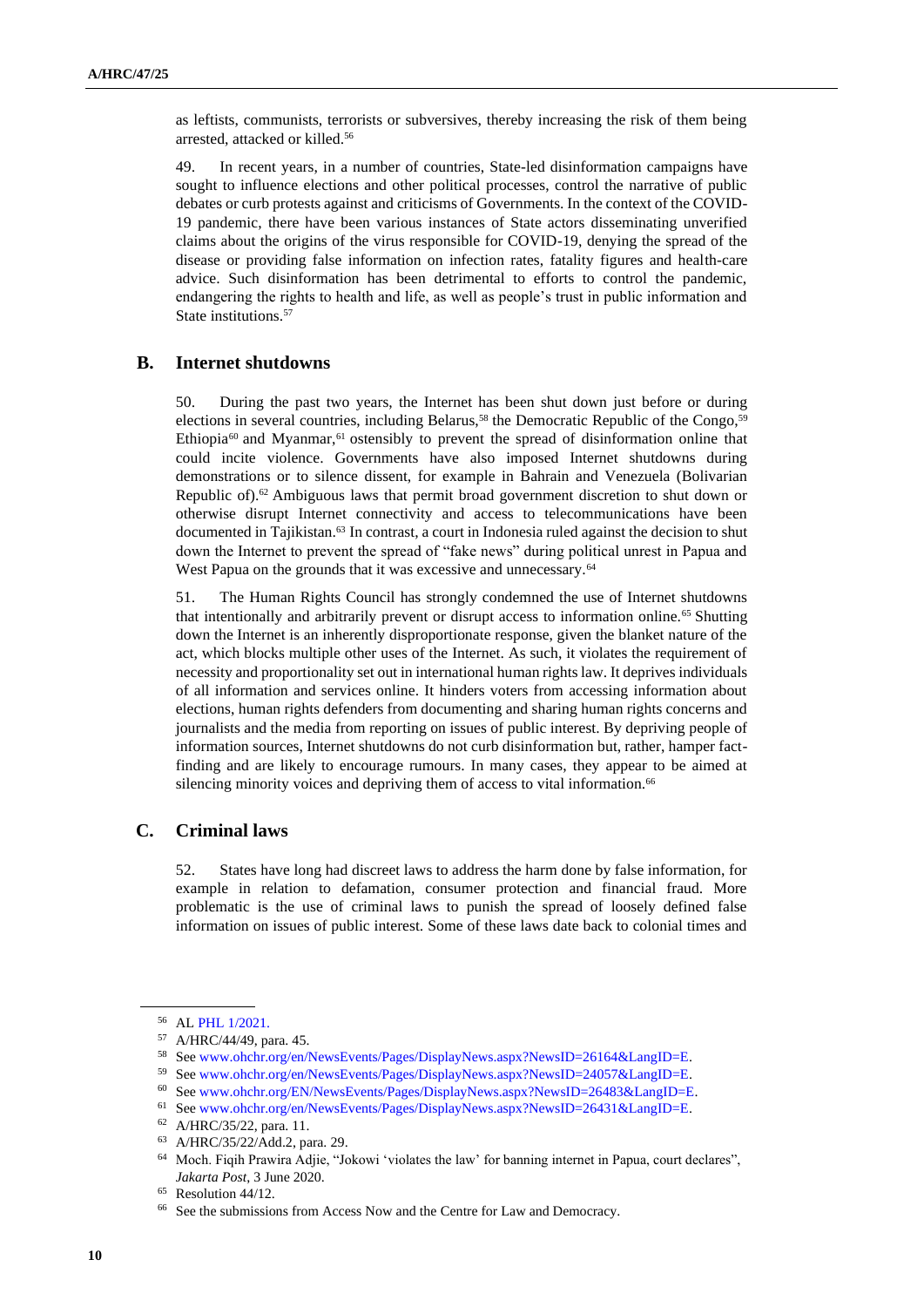have been found by domestic courts in Uganda, <sup>67</sup> Zambia <sup>68</sup> and Zimbabwe <sup>69</sup> to be unconstitutional and unjustified in modern democratic societies. In 2016, the regional court in West Africa found that the criminal offences of sedition, false news and criminal defamation in the Gambia infringed international law on expression and ordered them to be repealed.<sup>70</sup>

53. During the past decade, there has been a flurry of laws prohibiting "false news" of various forms on the Internet and social media platforms, with at least 17 States adopting legislation in the past year alone to address pandemic-related problematic information.<sup>71</sup>

54. Many of these "false news" laws fail to meet the three-pronged test of legality, necessity and legitimate aims set out in article 19 (3) of the International Covenant on Civil and Political Rights. They often do not define with sufficient precision what constitutes false information or what harm they seek to prevent, nor do they require the establishment of a concrete and strong nexus between the act committed and the harm caused. Words such as "false", "fake" or "biased" are used without elaboration and assertions based on a circular logic are made (for example, "a statement is false if it is false or misleading, whether wholly or in part, and whether on its own or in the context in which it appears").<sup>72</sup> In some cases, harm is defined in overly broad terms.<sup>73</sup> Unfettered discretion has been given to executive authorities without judicial oversight in some legislation, notably in Malaysia<sup>74</sup> and Singapore,<sup>75</sup> opening the possibility for abuse and arbitrary decision-making. Often, the prescribed punishment is excessively harsh and disproportionate, and can have a chilling effect on freedom of expression.<sup>76</sup>

55. The vague and overly broad nature of such laws allows Governments to use them against journalists, political opponents and human rights defenders. For instance, the ambiguous and broadly defined provisions in the Penal Code of Turkey and in anti-terrorism legislation criminalizing broad categories of speech, including expressions that "denigrate the Turkish nation" or "insult the President", have been used against many political activists and journalists in Turkey.<sup>77</sup> In Egypt, human rights defenders and journalists have been prosecuted for spreading "false news" after they published reports on the human rights situation in the country.<sup>78</sup> In Bangladesh, the detention of cartoonists, bloggers and journalists under the Digital Security Act have led to allegations of torture and death in custody.<sup>79</sup> The United Nations High Commissioner for Human Rights has expressed alarm at the sharp rise in the use of "false news" laws to clamp down on criticism of Governments in the wake of the COVID-19 pandemic in many countries in Asia.<sup>80</sup>

## **D. Social media regulation**

56. At the heart of concerns about disinformation or misinformation online is the way in which such information can go viral, at great speed. States have responded to this challenge

<sup>67</sup> Uganda, Supreme Court, *Charles Onyango Obbo and another v. Attorney General*, constitutional appeal No. 2 of 2002, judgment, 10 February 2004.

<sup>68</sup> Zambia, High Court, *Chipenzi and others v. the People*, HPR/03/2014, 4 December 2014.

<sup>69</sup> Zimbabwe, Supreme Court, *Chavunduka v. Minister of Home Affairs*, case No. 2000 JOL 6540 (ZS), 22 May 2000.

<sup>70</sup> Community Court of Justice of the Economic Community of West African States, *Federation of African Journalists and four others v. the Gambia*, judgment No. ECW/CCJ/JUD/04/18.

<sup>71</sup> Se[e https://ipi.media/rush-to-pass-fake-news-laws-during-covid-19-intensifying-global-media](https://ipi.media/rush-to-pass-fake-news-laws-during-covid-19-intensifying-global-media-freedom-challenges/)[freedom-challenges/.](https://ipi.media/rush-to-pass-fake-news-laws-during-covid-19-intensifying-global-media-freedom-challenges/) See also the submission from the Centre for Law and Democracy.

<sup>72</sup> See the Protection from Online Falsehoods and Manipulation Act of Singapore, sect. 2 (2) (b).

<sup>73</sup> See, e.g., the Penal Code of Qatar, art. 136, an[d QAT 1/2020.](https://spcommreports.ohchr.org/TMResultsBase/DownLoadPublicCommunicationFile?gId=25158)

<sup>74</sup> O[L MYS 5/2021.](https://spcommreports.ohchr.org/TMResultsBase/DownLoadPublicCommunicationFile?gId=26287)

<sup>75</sup> O[L SGP 3/2019.](https://www.ohchr.org/Documents/Issues/Opinion/Legislation/OL_SGP_3_2019.pdf)

<sup>76</sup> O[L BFA 2/2020.](https://spcommreports.ohchr.org/TMResultsBase/DownLoadPublicCommunicationFile?gId=25537)

<sup>77</sup> See, e.g., O[L TUR 13/2020,](https://spcommreports.ohchr.org/TMResultsBase/DownLoadPublicCommunicationFile?gId=25482) AL [TUR 18/2020](https://spcommreports.ohchr.org/TMResultsBase/DownLoadPublicCommunicationFile?gId=25591) and A[L TUR 20/2020.](https://spcommreports.ohchr.org/TMResultsBase/DownLoadPublicCommunicationFile?gId=25660)

<sup>78</sup> See, e.g., A[L EGY 19/2020,](https://spcommreports.ohchr.org/TMResultsBase/DownLoadPublicCommunicationFile?gId=25800) A[L EGY 15/2020,](https://spcommreports.ohchr.org/TMResultsBase/DownLoadPublicCommunicationFile?gId=25741) A[L EGY 10/2020,](https://spcommreports.ohchr.org/TMResultsBase/DownLoadPublicCommunicationFile?gId=25457) U[A EGY 6/2020](https://spcommreports.ohchr.org/TMResultsBase/DownLoadPublicCommunicationFile?gId=25136) and UA [EGY](https://spcommreports.ohchr.org/TMResultsBase/DownLoadPublicCommunicationFile?gId=25031)  [1/2020.](https://spcommreports.ohchr.org/TMResultsBase/DownLoadPublicCommunicationFile?gId=25031)

O[L BGD 4/2018](https://spcommreports.ohchr.org/TMResultsBase/DownLoadPublicCommunicationFile?gId=23838) and AL BGD 7/2020.

<sup>80</sup> See www.ohchr.org/EN/NewsEvents/Pages/DisplayNews.aspx?NewsID=25920&LangID=E.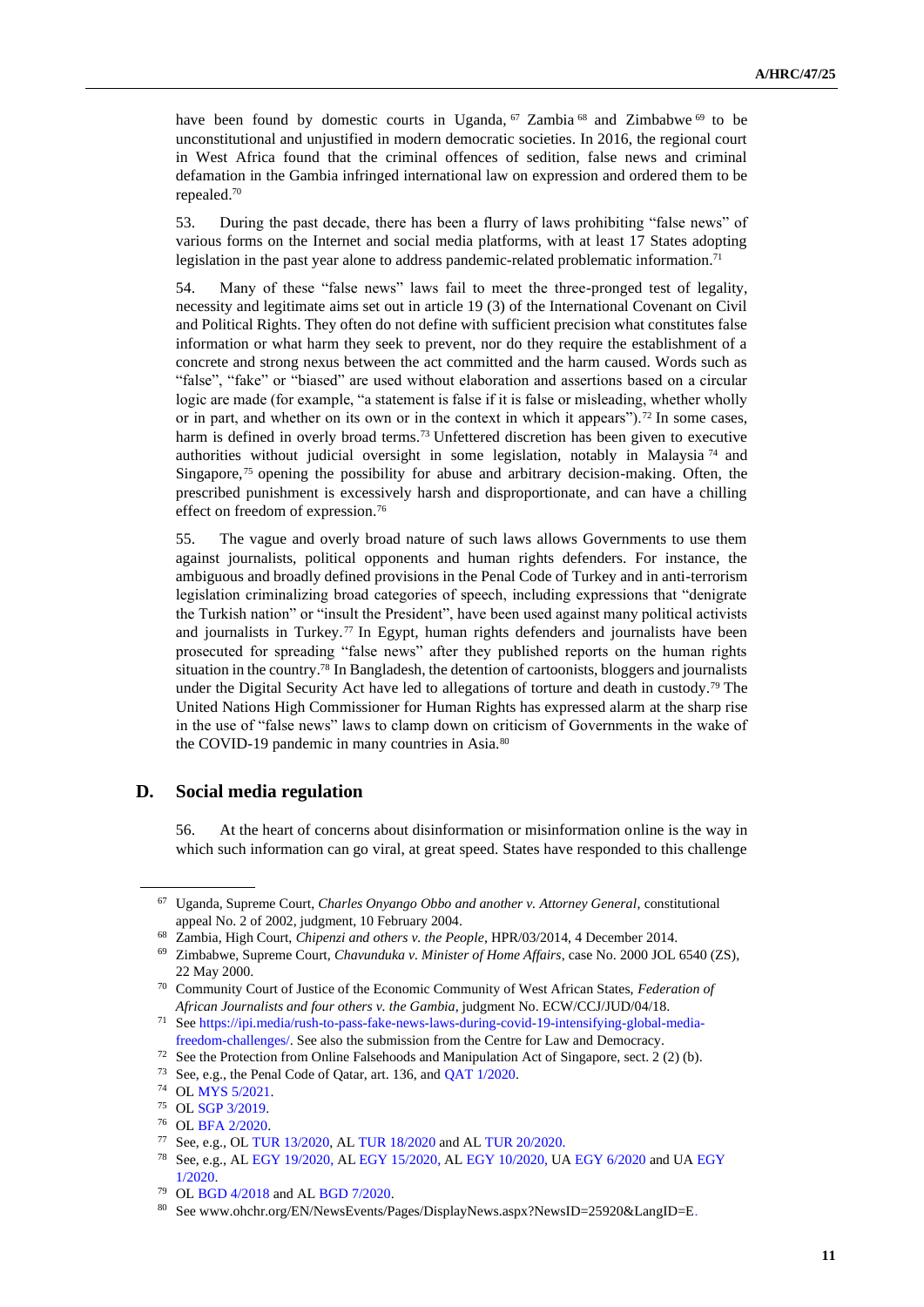in different ways, some by adopting regulations that give the authorities a direct role in controlling content online, some by focusing not on content but on the processes by which disinformation or misinformation is handled by companies. Some laws or proposals raise privacy concerns, as instant messaging services may fall within their scope and require users to provide identification information, data to be traced or the use of filters.<sup>81</sup>

57. In recent years, several States have adopted laws that grant the authorities excessive discretionary powers to compel social media platforms to remove content that they deem illegal, including what they consider to be disinformation or "fake news". Failure to comply is sanctioned with significant fines and/or content blocking. This has been the case, for example, in Kenya,<sup>82</sup> Pakistan<sup>83</sup> and the Russian Federation.<sup>84</sup> In effect, such laws lead to the suppression of legitimate online expressions with limited or no due process or without prior court order and contrary to requirements of article 19 (3) of the International Covenant on Civil and Political Rights.<sup>85</sup> In Latin America, disinformation laws<sup>86</sup> that force platforms to decide whether to remove content without judicial orders are incompatible with article 13 of the American Convention on Human Rights.

58. The trend that sees States delegating to online platforms "speech police" functions that traditionally belong to the courts has continued. The risk with such laws is that intermediaries are likely to err on the side of caution and "over-remove" content for fear of being sanctioned. The German Network Enforcement Act, adopted in 2018 and recently amended, allows users to flag content that they believe is illegal under certain provisions of the Criminal Code and obliges platforms to remove the "violating content" within a short period of time or face heavy fines.<sup>87</sup> Although the German statute does not prohibit or penalize disinformation, it has been cited by other countries seeking to introduce unduly restrictive intermediary laws or social media regulations that would enable the removal of "fake news" without a judicial or even a quasi-judicial order.

#### **E. Emerging trends**

59. In countries where disinformation or misinformation is not explicitly banned, States have generally relied on social media platforms' terms of service to tackle disinformation. However, a new trend appears to be developing in the European Union, where the draft digital services act would, once adopted and enforced, require platforms and other intermediaries to adopt transparency and due process measures that could, among other things, help to address the problem of disinformation. Such regulatory proposals, which focus on transparency and due process obligations, rather than viewpoint- or content-based regulations, can make a positive contribution to the protection of human rights and greater public accountability of platforms. However, for the regulatory measures to work properly, the independence of the oversight body or regulator must be assured and scrupulously respected.<sup>88</sup>

60. The draft digital services act would also require large online platforms to conduct annual reviews of "significant systemic risks stemming from the functioning and use made of their service", including the "intentional manipulation of their service", which causes or could cause a negative effect on the protection of public health, minors, civil discourse, electoral processes and public security.<sup>89</sup> Appropriate mitigation measures would have to be adopted in response, subject to independent auditing. Very large online platforms would also be expected to comply with codes of conduct, including on disinformation, under independent regulatory oversight. Whether these due diligence measures will protect human

<sup>&</sup>lt;sup>81</sup> See, e.g.[, BRA 6/2020;](https://spcommreports.ohchr.org/TMResultsBase/DownLoadPublicCommunicationFile?gId=25417) see also the submission from Derechos Digitales.

<sup>82</sup> O[L KEN 10/2017.](https://www.ohchr.org/Documents/Issues/Opinion/Legislation/OL_KEN_10_2017.pdf)

<sup>83</sup> O[L PAK 3/2020.](https://spcommreports.ohchr.org/TMResultsBase/DownLoadPublicCommunicationFile?gId=25108)

<sup>84</sup> O[L RUS 4/2019.](https://www.ohchr.org/Documents/Issues/Opinion/Legislation/OL_RUS_01_05_19.pdf)

<sup>85</sup> Se[e https://transparency.facebook.com/content-restrictions.](https://transparency.facebook.com/content-restrictions)

<sup>86</sup> O[L BRA 6/2020.](https://spcommreports.ohchr.org/TMResultsBase/DownLoadPublicCommunicationFile?gId=25417)

<sup>87</sup> O[L DEU 1/2017.](https://www.ohchr.org/Documents/Issues/Opinion/Legislation/OL-DEU-1-2017.pdf)

<sup>88</sup> See, e.g., Eleonora Maria Mazzoli and Damian Tambini, ["Prioritisation uncovered: the discoverability](https://rm.coe.int/publication-content-prioritisation-report/1680a07a57)  [of public interest content online"](https://rm.coe.int/publication-content-prioritisation-report/1680a07a57), Council of Europe study DGI(2020)19, pp. 40–43.

<sup>89</sup> Se[e https://eur-lex.europa.eu/legal-content/EN/TXT/PDF/?uri=CELEX:52020PC0825&from=en.](https://eur-lex.europa.eu/legal-content/EN/TXT/PDF/?uri=CELEX:52020PC0825&from=en)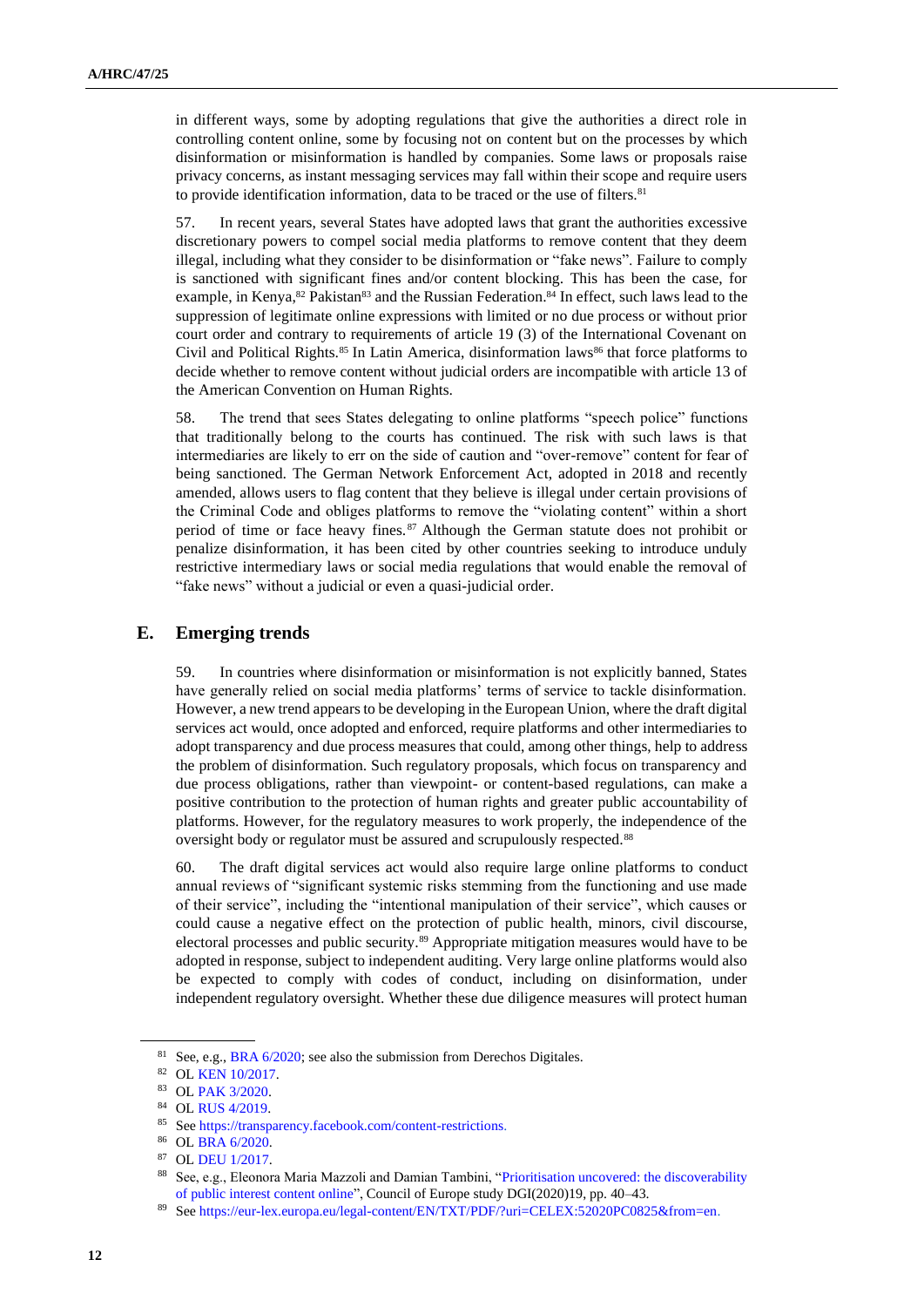rights and address disinformation in the States members of the European Union will depend ultimately on how clearly and narrowly they are drafted into law and on the effectiveness and independence of the regulatory bodies.

61. Another emerging trend is draft laws or proposals that seek to restrict the amplification of illegal or otherwise harmful content, for example in Brazil,<sup>90</sup> France<sup>91</sup> and the United States.<sup>92</sup> Such measures could help to reduce the impact of disinformation if the laws are drafted in clear and precise language so that they do not infringe on free speech and seek only to suppress undue reach.

62. The permanent suspension of former United States President Trump from Twitter, Facebook, YouTube, Reddit and other platforms following the events of 6 January 2021 at the United States Capitol have also prompted regulatory proposals to sanction companies for removing lawful content. In Poland, a new proposed law would require social media companies to put back content deemed lawful by a body largely controlled by the Government.<sup>93</sup> In Brazil, terms of service that allow for viewpoint-based removal of content could lead to the suspension of services or other sanctions. Such "must-carry" obligations or related obligations characterized by the "duty of impartiality" could be detrimental if they are not in line with international human rights law, which, while strongly upholding freedom of expression, prohibits hate speech.<sup>94</sup>

# **V. Company responses: key concerns**

63. Companies do not have the same human rights obligations as States. They are, however, expected to respect human rights in their activities and operations in line with the Guiding Principles on Business and Human Rights. At a minimum, they should conduct regular human rights impact assessments of their products, operations and policies and implement due diligence processes with a view to identifying, preventing or mitigating any actual or potential adverse impacts on human rights. They should also put in place a remediation process for users. The Joint Declaration on Freedom of Expression and "Fake News", Disinformation and Propaganda and the reports of the previous mandate holder also provide important guidance for companies on human rights standards applicable to their policies and content-moderation practices.

64. In response to the challenges raised by disinformation and misinformation, the largest United States-based social media platforms<sup>95</sup> have adopted a range of policies and tools. They generally ban what they consider to be "false news" and various deceptive practices that undermine authenticity and integrity on their platforms. Some have adopted specific policies on COVID-19-related misinformation <sup>96</sup> and on civic integrity. <sup>97</sup> Enforcement can take various forms, from the application of labels and the issuance of warnings to the removal of content and closure of accounts. Problematic information is made less visible or its reach is reduced. <sup>98</sup> Companies also cite efforts to promote authoritative content. <sup>99</sup> Facebook has established a third-party fact-checking programme.<sup>100</sup> Most recently, Twitter announced a

<sup>90</sup> OL [BRA 6/2020.](https://spcommreports.ohchr.org/TMResultsBase/DownLoadPublicCommunicationFile?gId=25417)

<sup>91</sup> O[L FRA 5/2018.](https://www.ohchr.org/Documents/Issues/Opinion/Legislation/OL-FRA-5-2018.pdf)

<sup>92</sup> Submission from Access Now.

<sup>93</sup> See, e.g., Richard Wingfield, "Poland: draft law on the protection of freedom of speech on online [social networking sites"](https://richard-wingfield.medium.com/poland-draft-law-on-the-protection-of-freedom-of-speech-on-online-social-networking-sites-ce8815d3f85c)*,* 8 February 2021.

<sup>94</sup> See, e.g., the finding of a court in Rome in *[Facebook v. CasaPound](https://globalfreedomofexpression.columbia.edu/cases/casapound-v-facebook/)*, case No. 80961/19, 29 April 2020.

<sup>&</sup>lt;sup>95</sup> Owing to the lack of easily accessible information, the present section refers mainly to Facebook, YouTube and Twitter and, to some extent, to TikTok.

<sup>96</sup> [Twitter](https://help.twitter.com/en/rules-and-policies/medical-misinformation-policy) an[d YouTube,](https://support.google.com/youtube/answer/9891785?hl=en&hl=en&ref_topic=9282436) for example.

<sup>97</sup> Se[e https://help.twitter.com/en/rules-and-policies/election-integrity-policy.](https://help.twitter.com/en/rules-and-policies/election-integrity-policy)

<sup>98</sup> See, e.g., Tessa Lyons, ["Hard questions: what's Facebook's strategy for stopping false news?](https://about.fb.com/news/2018/05/hard-questions-false-news/)", 23 May 2018. See also Twitter's enforcement options, available from https://help.twitter.com/en/rulesand-policies/enforcement-options.

See, e.g.[, www.youtube.com/howyoutubeworks/product-features/news-information/.](https://www.youtube.com/howyoutubeworks/product-features/news-information/)

<sup>100</sup> Se[e www.facebook.com/journalismproject/programs/third-party-fact-checking.](http://www.facebook.com/journalismproject/programs/third-party-fact-checking)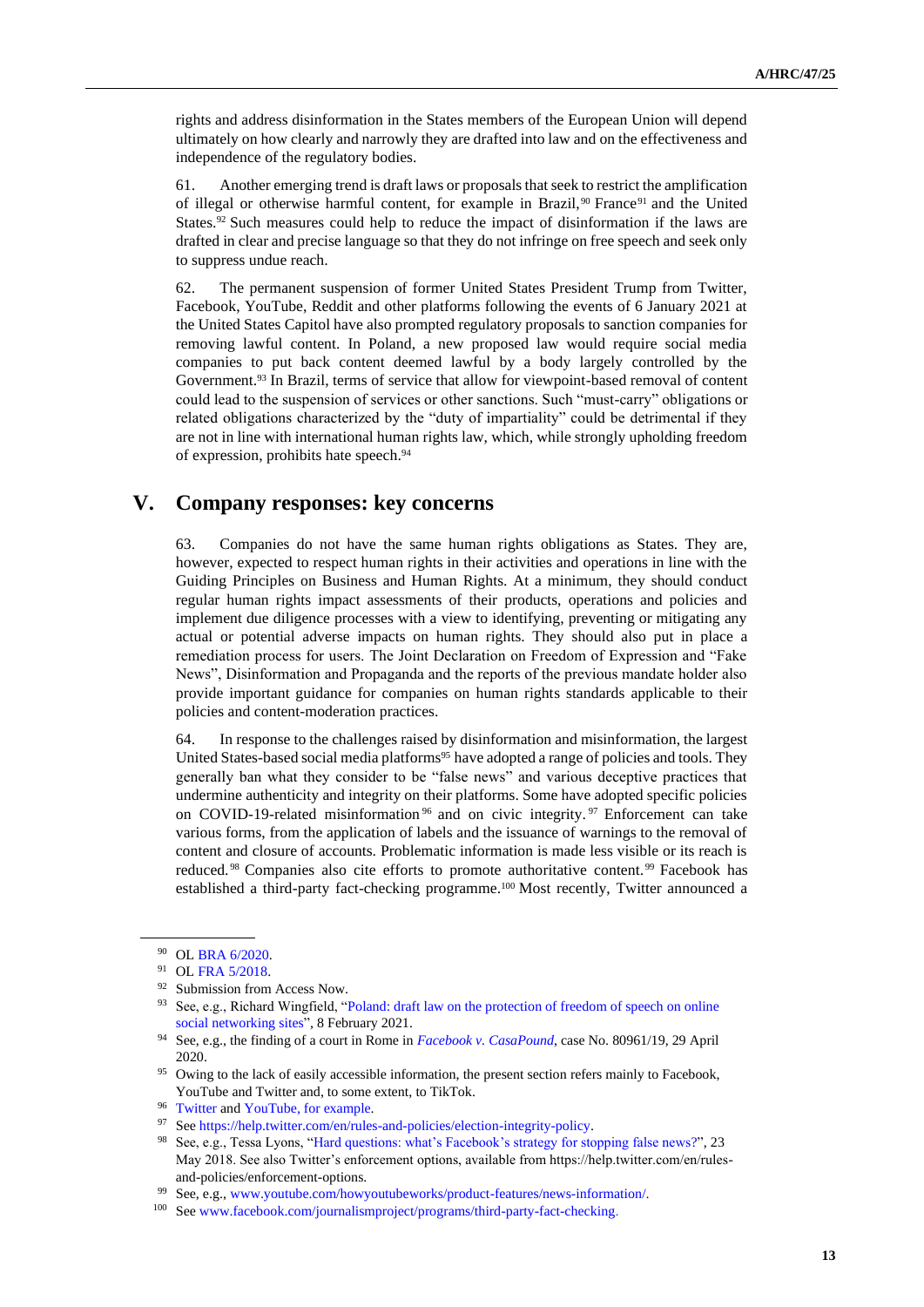new community-based approach to fighting misinformation. <sup>101</sup> Beyond social media platforms, messaging services such as WhatsApp have limited the ability of their users to forward messages to an unlimited number of people, particularly at sensitive times, like elections.<sup>102</sup>

65. While these measures are generally positive, they are an insufficient response to the challenges posed by disinformation. Reactive content moderation efforts are simply not enough to make a meaningful difference in the absence of a serious review of the business model that underpins much of the drivers of disinformation and misinformation.<sup>103</sup> Moreover, content moderation efforts continue to display the same long-standing problems of inconsistent application of companies' terms of service, inadequate redress mechanisms and a lack of transparency and access to data that hampers an objective assessment of the effectiveness of the measures that have been adopted. Furthermore, although the platforms are global businesses, they do not appear to apply their policies consistently across all geographical areas or to uphold human rights in all jurisdictions to the same extent.

## **A. Advertisement-driven business model**

66. Algorithms, targeted advertising and the data harvesting practices of the largest social media companies are largely credited with driving users towards "extremist" content and conspiracy theories that undermine the right to form an opinion and freedom of expression.<sup>104</sup> There is a real concern that the systematic collection of data about users' activities online and targeted advertising may violate their right to freedom of opinion under article 19 (1) of the International Covenant on Civil and Political Rights. The lack of transparency with which companies automatically curate content online also points towards an unacceptable level of intrusion into individuals' right to form their ideas free from manipulation and right to privacy. By designing their products with highly personalized content to encourage addictive engagement, companies further promote a system that significantly undermines people's agency and choice in relation to their information diet.<sup>105</sup> Finally, there is evidence to suggest that the recording of people's private thoughts as expressed through online searches and other online activities could be used against them by commercial actors or Governments in a discriminatory manner.<sup>106</sup> There is also a concern that collecting data on ethnicity or political affiliation with no limitations or safeguards in countries with a history of political violence could be dangerous.

67. Despite these concerns, it is not clear whether social media platforms have sought to review their business model as part of their human rights due diligence efforts. Nor is there sufficient publicly available information to enable users, researchers and activists to understand the way in which algorithms promote certain kinds of content.

68. The main area where the largest companies appear to have adopted some measures is in relation to political advertising. The extent of election-related disinformation has belatedly prompted social media companies to create advertisement archives or libraries that enable some scrutiny of political advertising on their platforms. The information available, however, is often too limited and checks on political advertisers are optional.<sup>107</sup> Moreover, users are exposed to political ads by default rather than through an opt-in mechanism. More generally, it is unclear what criteria or objectives are used for the purposes of targeted advertising and whether they are compatible with human rights standards.

<sup>&</sup>lt;sup>101</sup> Keith Coleman, "Introducing Birdwatch, a community-based approach to misinformation", 25 January 2021.

<sup>102</sup> See, e.g., the submission from Les femmes, la force du changement.

<sup>103</sup> Submission from the Center for Social Media and Politics.

<sup>&</sup>lt;sup>104</sup> See, e.g., the submission from Vodafone.

<sup>105</sup> A/HRC/44/49, para. 60.

<sup>106</sup> Evelyn Aswad, "Losing the freedom to be human", p. 363.

<sup>&</sup>lt;sup>107</sup> Submission from Privacy International.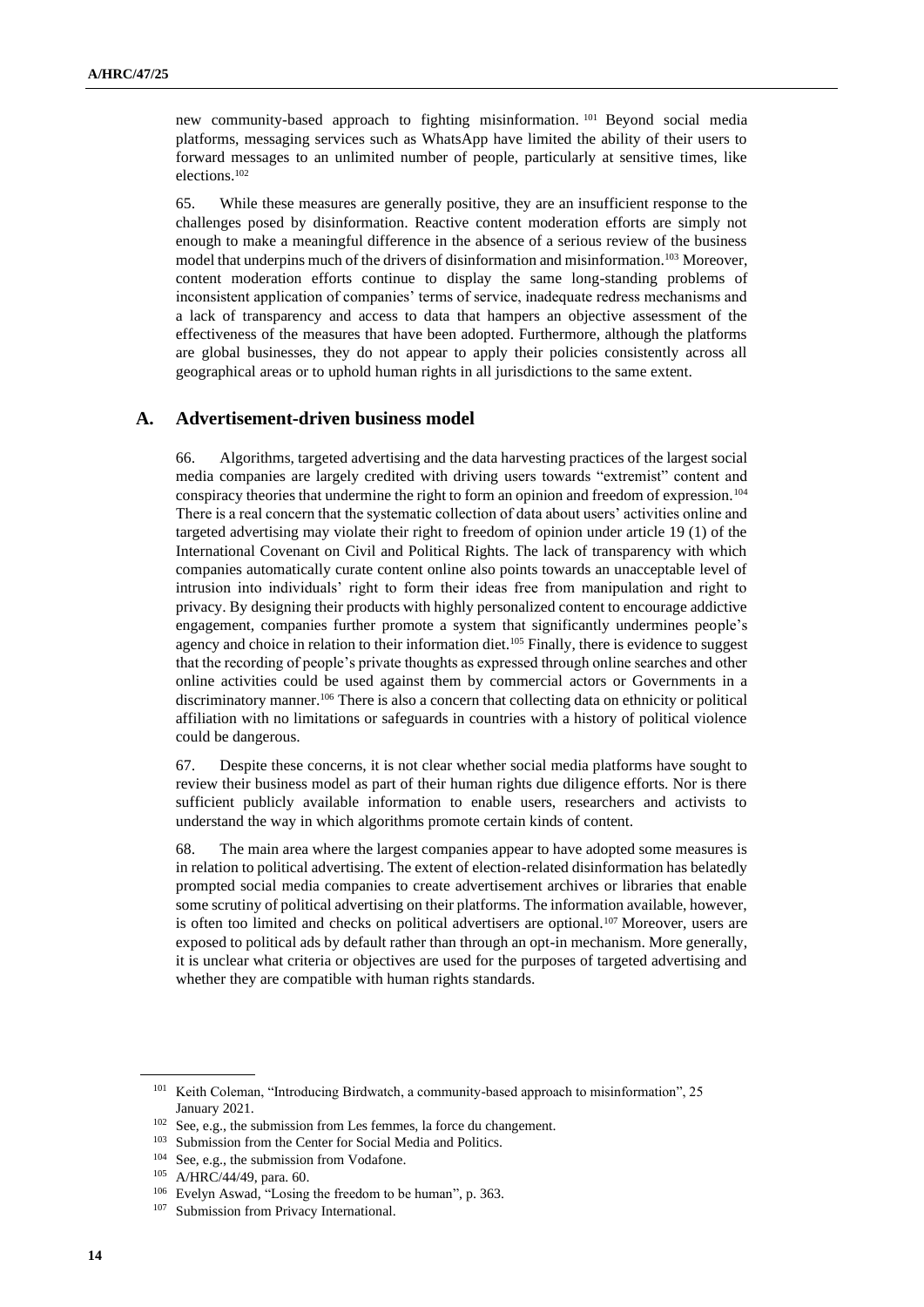69. Greater transparency is needed on the issue, including through information about the targeting, actual reach and amount spent on advertisements. <sup>108</sup> In the case of political advertising, this should take place alongside reforms by States to electoral laws to ensure that online political advertising and digital campaigns do not undermine the integrity of elections and democratic processes.

### **B. Application of rules**

70. Social media companies rely on a range of content policies to tackle disinformation or misinformation online. The applicable rules can be hard to find, strewn as they often are across various parts of the companies' websites in community standards, policies, leadership statements, newsrooms, product information pages and business help centres.<sup>109</sup> A common concern is that the definitions are often overly broad: they do not always clearly spell out what kind of harm and what likelihood of harm will lead to content removal, labelling or other sanction. The application of the coordinated inauthentic behaviour policy may also have an adverse effect on freedom of expression, particularly on legitimate campaigning activities. <sup>110</sup> The lack of clarity in the companies' definitions hinders consistency in the implementation of companies' rules and policies.

71. This problem is exacerbated by the over-reliance on automated filters that are unable to capture nuance or understand context. The limits of technology and the political nature of determining what constitutes disinformation combined with the lack of transparency on content moderation decisions increase the risk that permissible content will be removed. It underlines the need for human involvement in content removal decisions, particularly when there is a risk of real-world injury or violence.<sup>111</sup>

### **C. Remedies**

72. Companies continue to fail to provide adequate remedies for wrongful actions taken on the basis of disinformation or misinformation. Appeals mechanisms for wrongful decisions are crucial to offset the significant risks inherent in large social media companies using imperfect filters to remove content. Appeals do not appear, however, to be available for enforcement actions taken by companies such as labelling and demotions. Nor do they appear to be available to challenge decisions taken on the basis of coordinated harm or inauthentic behaviour policies. Moreover, it is unclear whether appeals mechanisms are available in a range of languages.

73. In addition to internal complaints mechanisms, proposals for third-party oversight bodies can be a valuable means of strengthening remedies. The Facebook Oversight Board, an external complaints' mechanism, is a novel experiment. While it is too early to assess its effectiveness, it should be evaluated in due course through a transparent, multi-stakeholder participatory process, as it could yield valuable lessons for the sector. It is also necessary to consider industry-wide, multi-stakeholder measures such as the establishment of social media councils, particularly for smaller players. Such multi-stakeholder bodies could provide policy recommendations, including on disinformation and misinformation, and consider appeals from the decisions made by participating companies.

<sup>&</sup>lt;sup>108</sup> Kate Jones, ["Online disinformation and political discourse",](https://www.chathamhouse.org/sites/default/files/2019-11-05-Online-Disinformation-Human-Rights.pdf) p. 54. See also Nathalie [Maréchal,](https://www.newamerica.org/our-people/nathalie-marechal/) Rebecca [MacKinnon](https://www.newamerica.org/our-people/rebecca-mackinnon/) and Jessica [Dheere,](https://www.newamerica.org/our-people/jessica-dheere/) "Getting to the source of infodemics: it's the business model" (New America, May 2020), pp. 55–56.

<sup>109</sup> See, e.g., the Facebook Oversight Board decision in case 2020-006-FB-FBR.

<sup>110</sup> Se[e www.accessnow.org/rights-groups-to-facebook-on-tunisias-disappeared-accounts-were-still](http://www.accessnow.org/rights-groups-to-facebook-on-tunisias-disappeared-accounts-were-still-waiting-for-answers/)[waiting-for-answers/.](http://www.accessnow.org/rights-groups-to-facebook-on-tunisias-disappeared-accounts-were-still-waiting-for-answers/)

<sup>&</sup>lt;sup>111</sup> Submission from Global Partners Digital.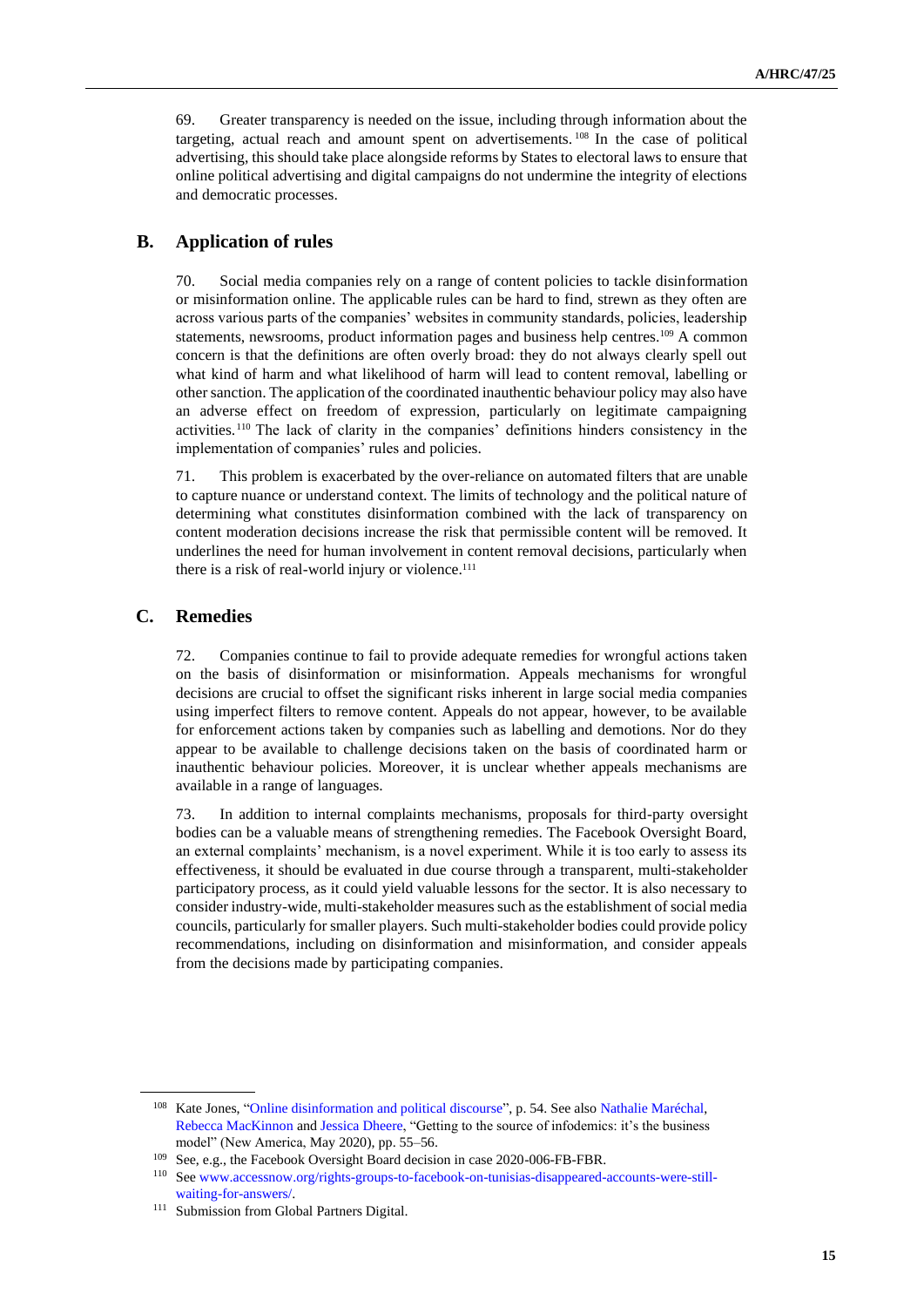## **D. Geographical disparities**

74. A significant problem in companies' approach to content moderation is the apparent disparity with which they implement their policies in different parts of the world.<sup>112</sup> While the United States has benefited from special election or voting information centres or advertisement libraries, most countries do not seem to receive the same level of investment.<sup>113</sup> Even in the United States, Spanish-language resources are less well funded than Englishspeaking ones. Some companies are only gradually developing temporary country-specific election misinformation policies in places where they operate, <sup>114</sup> but they seem to be a minority. Moreover, the ability to flag content appears to be fully available only in the United States, much less so in Latin American countries.<sup>115</sup>

75. Fact-checking services are more limited in many parts of the world.<sup>116</sup> Information reported by whistle-blowers raised concerns about the deliberate inaction of companies in less affluent markets. If confirmed, the disparities would show a very different quality of content moderation, undermining civic space in developing countries.<sup>117</sup>

76. The largest companies, based in the United States and influenced by its politics and public opinion there, appear to be driven by United States and European priorities. They do not invest sufficient resources in understanding the local factors that feed disinformation online in other parts of the world, especially developing countries. <sup>118</sup> A thorough understanding of the local political, social and economic context, language proficiency and close cooperation with civil society in countries where disinformation is more prevalent are necessary.

## **E. Political pressure**

77. Companies do not appear to apply their terms of service or community standards consistently to public figures. Nor do they appear to have developed clear policies to protect political content from being censored as "false news" or to address content produced by public figures that advocates incitement to violence.

78. The inconsistent application of community standards led to criticism of the large platforms during the United States Presidential elections in 2020. In February 2021, Facebook banned accounts linked to the military following the coup d'état in Myanmar but has not committed itself to doing the same in other situations. When platforms were pressured by the authorities to close the accounts of journalists and human rights defenders covering the farmers' protests in India earlier this year, they appear to have complied.<sup>119</sup> In April 2020, it was reported that Facebook had agreed to significantly increase compliance with the request of the Government of Viet Nam to censor "anti-State" content and closed the accounts of many human rights defenders after the authorities took down its servers, which slowed down the platform and made it inoperable for seven weeks.<sup>120</sup>

79. In the absence of clear policies, companies are vulnerable to pressure to clamp down on legitimate political speech and facilitate State-instigated disinformation. Companies should base their community standards on international human rights standards, including those relating to the right to freedom of expression, under which the speech of politicians, political parties and other public figures and entities would benefit from a high degree of protection. International human rights law permits the removal of content posted by a public

<sup>112</sup> See, e.g., the submission from Intervozes.

<sup>113</sup> Submission from Privacy International.

<sup>114</sup> See the submission from Facebook on its strategy in Myanmar.

<sup>115</sup> Submission from Derechos Digitales.

<sup>116</sup> See Mahsa Alimardani and Mona Elswah, ["Trust, religion and politics: coronavirus misinformation in](https://ssrn.com/abstract=3634677)  [Iran",](https://ssrn.com/abstract=3634677) in *2020 Misinfodemic Report: COVID-19 in Emerging Economies* (Meedan, 2020).

<sup>117</sup> Se[e www.buzzfeednews.com/article/craigsilverman/facebook-ignore-political-manipulation](http://www.buzzfeednews.com/article/craigsilverman/facebook-ignore-political-manipulation-whistleblower-memo)[whistleblower-memo.](http://www.buzzfeednews.com/article/craigsilverman/facebook-ignore-political-manipulation-whistleblower-memo)

<sup>&</sup>lt;sup>118</sup> Submission from the Centre for Law and Democracy.

<sup>119</sup> IND 2/2021.

<sup>120</sup> See www.reuters.com/article/us-vietnam-facebook-exclusive-idUSKCN2232JX.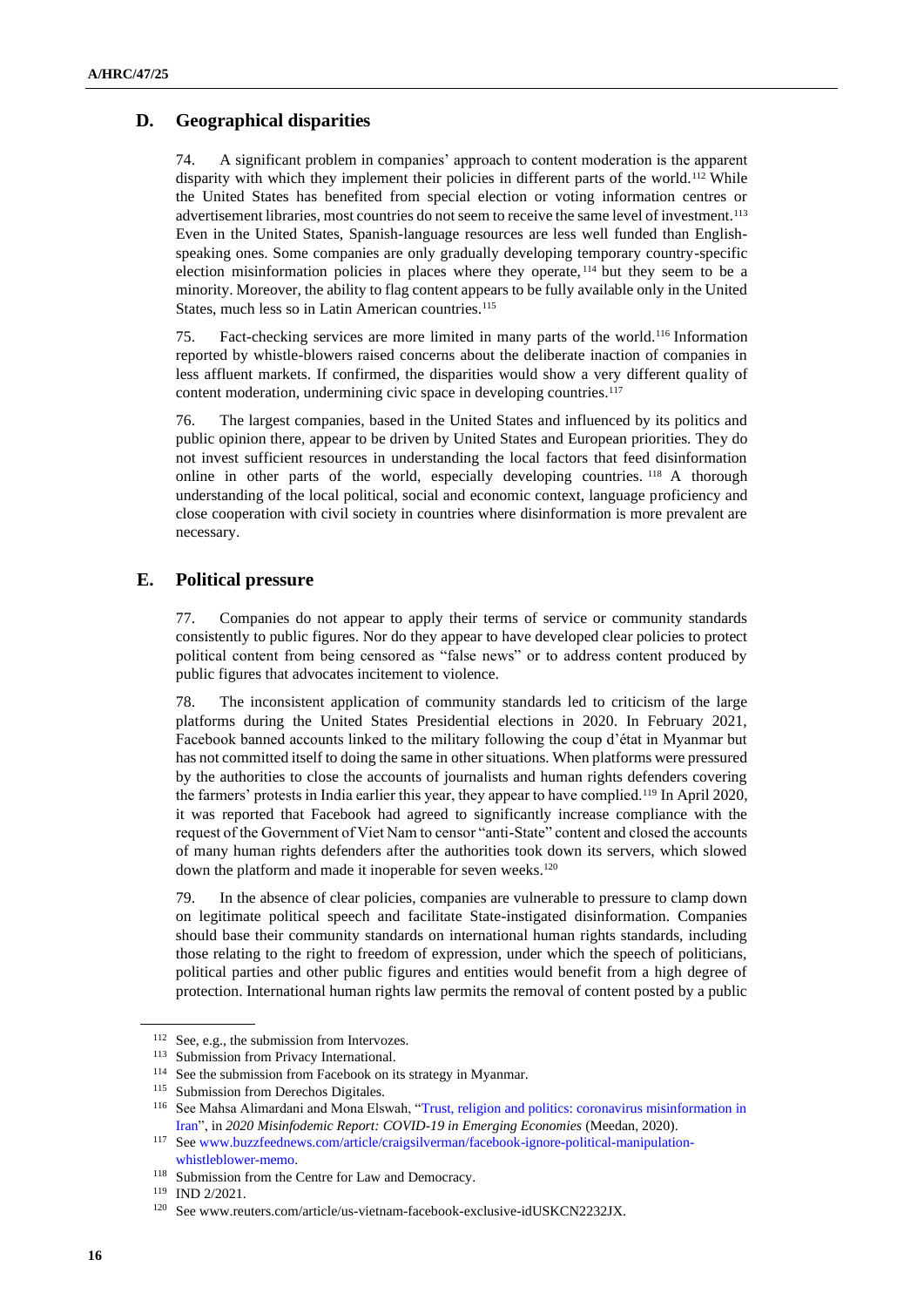figure only on very narrow grounds, including incitement to violence and hatred. By grounding their terms of service firmly in international standards, companies would be better placed to resist pressure to remove legitimate speech since they would be upholding the very instruments and principles to which States have formally committed themselves.

### **F. Transparency, accountability and access to data**

80. Lack of transparency and access to data continue to be the major failings of companies across almost all the concerns in relation to disinformation and misinformation. They prevent independent scrutiny and affect accountability and trust. Opacity is disempowering for users and denies agency.

81. Most of the largest social media companies produce transparency reports twice a year, but they do not share more precise and meaningful information about action taken to address disinformation or misinformation.<sup>121</sup> The Facebook transparency report, for example, only provides information about the removal of fake accounts but not about content. Similarly, no information is provided about the number of items of content being labelled, nor any appeals against decisions to remove content or suspend accounts in relation to disinformation policies. There is no data available about user engagement with disinformation or misinformation, including numbers of shares, views, reach and number of complaints or requests for removal. Greater information is also needed about the reliability and accuracy of the artificial intelligence systems deployed to identify and remove content.<sup>122</sup> The overall lack of transparency regarding companies' content moderation systems and processes makes it impossible to assess the effectiveness of the measures adopted by the companies and their impact on human rights. This is compounded by the lack of sufficient access to data by researchers, academics or civil society to enable them to make more independent and objective assessments.

82. Greater transparency is also needed on agreements between companies and Governments, especially when the agreements involve giving more prominence to government messaging or to the removal of content or other restrictions on speech.

# **VI. Conclusions and recommendations**

83. **In a report devoted to disinformation, it is easy – but dangerous – to lose sight of the value that digital technology offers to democracy, sustainable development and human rights, or the vital importance of the right to freedom of opinion and expression in that equation. That is why attempts to combat disinformation by undermining human rights are short-sighted and counterproductive. The right to freedom of opinion and expression is not part of the problem, it is the objective and the means for combating disinformation. The COVID-19 pandemic has starkly exposed both the imperative of upholding the right and the challenges of confronting disinformation and misinformation.** 

84. **Disinformation is a complex, multifaceted phenomenon with serious consequences. It destroys people's trust in democratic institutions. It thrives where public information regimes are weak and independent investigative journalism is constrained. It disempowers individuals, robbing them of their autonomy to search, receive and share information and form opinions. In the platform world, individuals are regarded as users, not as rights holders with agency.** 

85. **Disinformation is problematic, but so too are the responses of States and companies. Laws and policies are often being made with sub-optimal knowledge of online harm, without adequate data, research or public consultations. States have resorted to disproportionate measures such as Internet shutdowns and vague and** 

<sup>121</sup> See, e.g., Working Group on Infodemics, *Policy Framework* (Forum on Information and Democracy, November 2020), pp. 17 ff., See also the submission from the Association for Progressive Communications.

<sup>122</sup> See, e.g., the submission from the Association for Progressive Communications.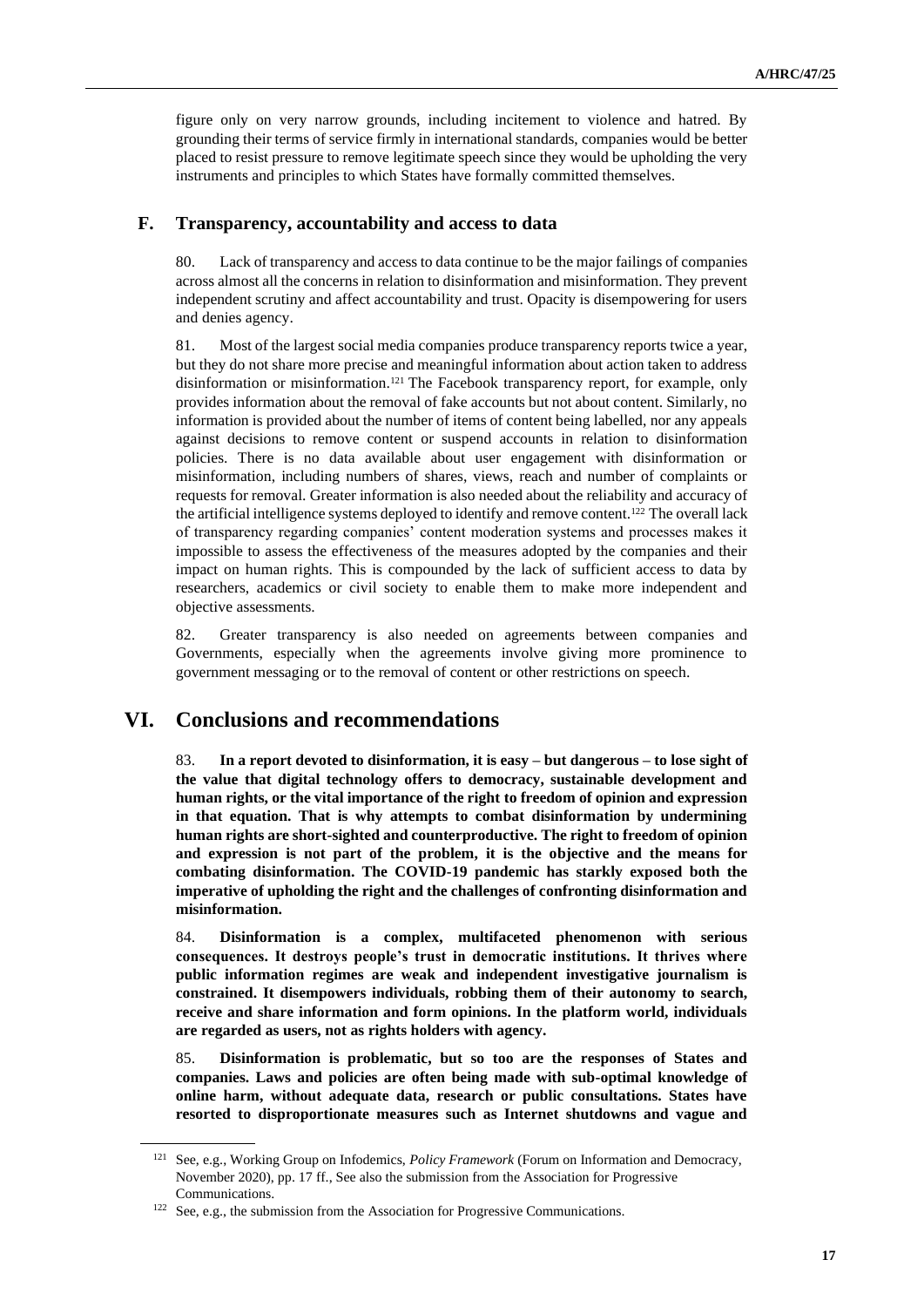**overly broad laws to criminalize, block, censor and chill online speech and shrink civic space. These measures are not only incompatible with international human rights law but also contribute to amplifying misperceptions, fostering fear and entrenching public mistrust of institutions.** 

86. **Company responses have been reactive, inadequate and opaque. The large platforms are focused on improving content moderation while ignoring human rights concerns about their business models, lack of transparency and the inadequate due process rights of users.** 

87. **The fundamental challenge for States, companies and the media is to restore public trust in the integrity of the information order. Tackling disinformation requires multidimensional, multi-stakeholder responses that are well grounded in the full range of human rights and the proactive engagement of States, companies, international organizations, civil society and the media. The need for multi-stakeholder dialogue and partnerships cannot be overstated.** 

88. **States are the primary duty bearers with obligations to respect, protect and fulfil human rights. In keeping with their obligation to respect human rights, States should not make, sponsor, encourage or disseminate statements that they know or should reasonably know to be false, or authorize Internet shutdowns as a means of combating disinformation. They should refrain from restricting freedom of expression online or offline except in accordance with the requirements of articles 19 (3) and 20 (2) of the International Covenant on Civil and Political Rights, strictly and narrowly construed.** 

89. **Criminal law should be used only in very exceptional and most egregious circumstances of incitement to violence, hatred or discrimination. Criminal libel laws are a legacy of the colonial past and have no place in modern democratic societies. They should be repealed.**

90. **States have the duty to ensure that companies respect human rights. They should not compel companies to remove or block content that is legitimate under international human rights law, nor require them to make determinations on the legality of content under national laws that should be done by the courts. Companies should be transparent about such requests from States and refrain from making deals behind closed doors.** 

91. **State regulation of social media should focus on enforcing transparency, due process rights for users and due diligence on human rights by companies, and on ensuring that the independence and remit of the regulators are clearly defined, guaranteed and limited by law.** 

92. **Data protection is key to reorienting the advertisement-driven business model of the digital economy, which drives the information disorder and related human rights abuses. States should adopt strong data protection laws and update electoral and other relevant laws to limit the pervasive tracking and targeting of individuals and their activities online.**

93. **Diverse and reliable information is an obvious antidote to disinformation and misinformation. States should fulfil their duty to ensure the right to information, firstly, by increasing their own transparency and by proactively disclosing official data online and offline and, secondly, by reaffirming their commitment to media freedom, diversity and independence. Ensuring the safety of journalists online and offline and ending impunity for threats, intimidation, harassment, attacks and killings of journalists, including women journalists, bloggers, cartoonists and human rights defenders is key to restoring confidence in the public sphere as a safe place for democratic deliberations.** 

94. **Media information and digital literacy empowers people and builds their resilience against disinformation and misinformation, as noted recently by the General Assembly.**<sup>123</sup> **It should become part of the national school curriculum and engage the young and old alike. Along with digital literacy, more attention must be given to digital** 

<sup>123</sup> Resolution 75/267.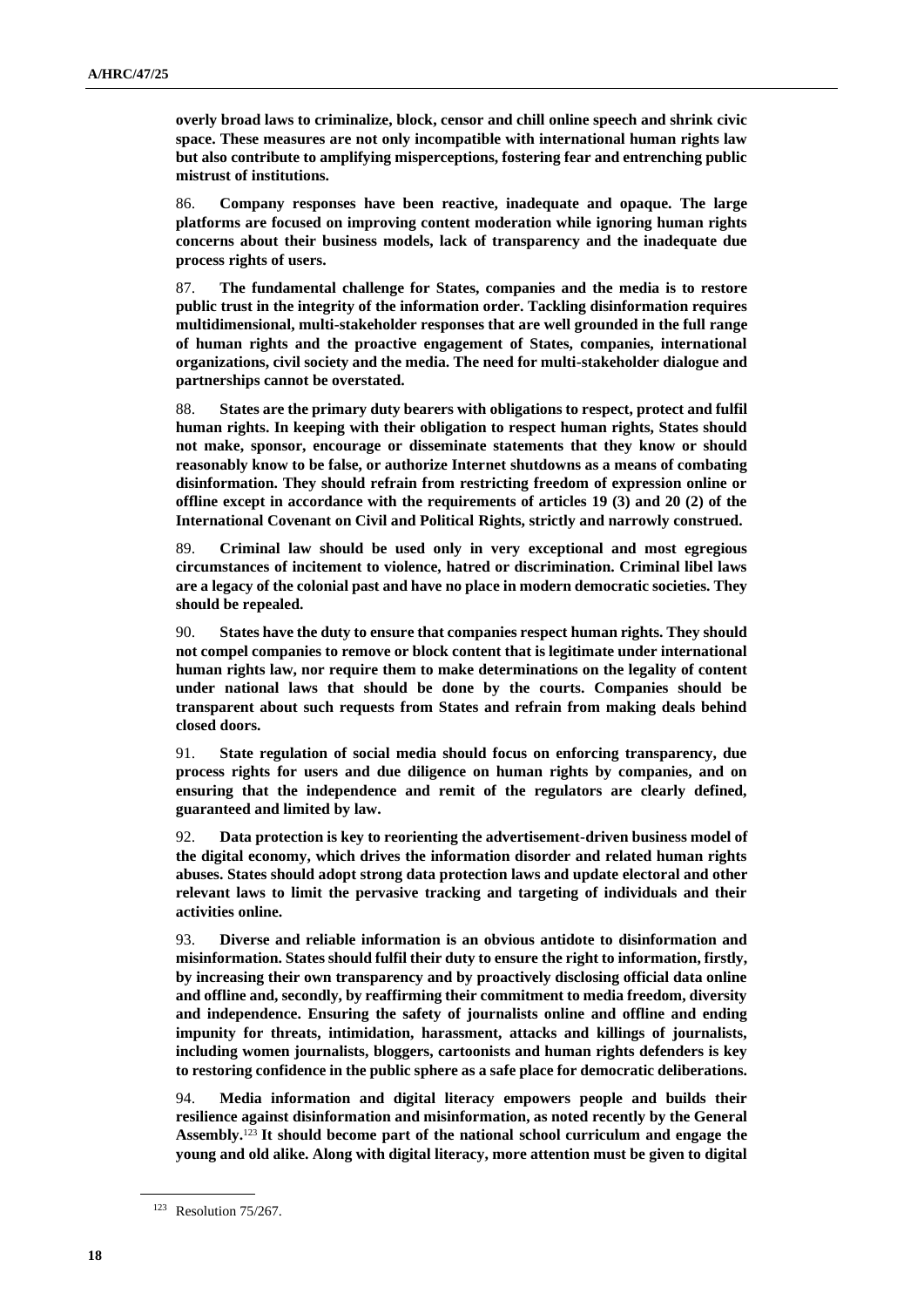**inclusion so that people in developing countries who are now totally dependent on social media platforms and messaging applications for connectivity (through zero rating) can have meaningful, free, open, interoperable, reliable and secure access to the Internet.** 

95. **Companies are obliged to respect human rights under international human rights law. Although digital platforms are private actors, they have a far-reaching impact on human rights in the public space. As such, they are accountable not only to their users but to society at large. There is growing concern about the market dominance of the largest companies, as well as about the harmful effects of their current business models. Companies should proactively respond to these concerns, going beyond improving content moderation to reviewing their business models, acknowledging the agency and autonomy of users as rights holders and empowering them by increasing transparency, control and choice and by ensuring due process.** 

96. **In line with the Guiding Principles on Business and Human Rights, social media companies should review their business models and ensure that their business operations, data collection and data processing practices are compliant with international human rights standards, including article 19 of the International Covenant on Civil and Political Rights, as well as data protection principles and relevant national consumer protection standards. They should also conduct human rights impact assessments of their products, particularly of the role of algorithms and ranking systems in amplifying disinformation or misinformation. Such assessments should be conducted regularly and ahead of and following significant events such as national elections or major crises like the COVID-19 pandemic.**

97. **Companies should review their advertising models to ensure that they do not adversely impact diversity of opinions and ideas and are clear on the criteria used for targeted advertising. They should provide meaningful information about advertisers in online advertisement repositories and give users the choice to opt in to be exposed to advertising.**

98. **Companies should adopt clear, narrowly defined content and advertising policies on disinformation and misinformation that are in line with international human rights law and after consultation with all relevant stakeholders. Furthermore, they should adopt clear policies relating to public figures that are consistent with international human rights standards and apply them consistently across geographical areas. They should ensure that all policies are easily accessible and understandable by users and are enforced consistently, taking into account the particular contexts in which they are applied.**

99. **Companies should provide clear and meaningful information about the parameters of their algorithms or recommender systems and ensure that those systems enable users to receive a diversity of viewpoints by default while also enabling them to choose the variables that shape their online experience.**

100. **Companies should publish comprehensive, detailed and contextualized transparency reports, including separate reports to address exceptional circumstances such as the COVID-19 pandemic, that include a breakdown of the actions taken against disinformation- or misinformation-related content and appeals against those actions, including number of shares, views, reach, complaints and requests for removal.**

101. **Users must have proper recourse. Companies should establish internal appeals mechanisms for a broader range of content moderation decisions and types of content, such as coordinated inauthentic behaviour. They should also explore the creation of external oversight mechanisms such as social media councils.** 

102. **In the age of the Me Too movement, both States and companies should confront gender disinformation online as a priority and also give special attention to its consequences in the real world. Companies should introduce appropriate policies, remedies and mechanisms that are tailored from a gender perspective across all aspects of the platform experience and that are designed in consultation with those affected by this pernicious behaviour. States should also integrate fully gendered perspectives into**